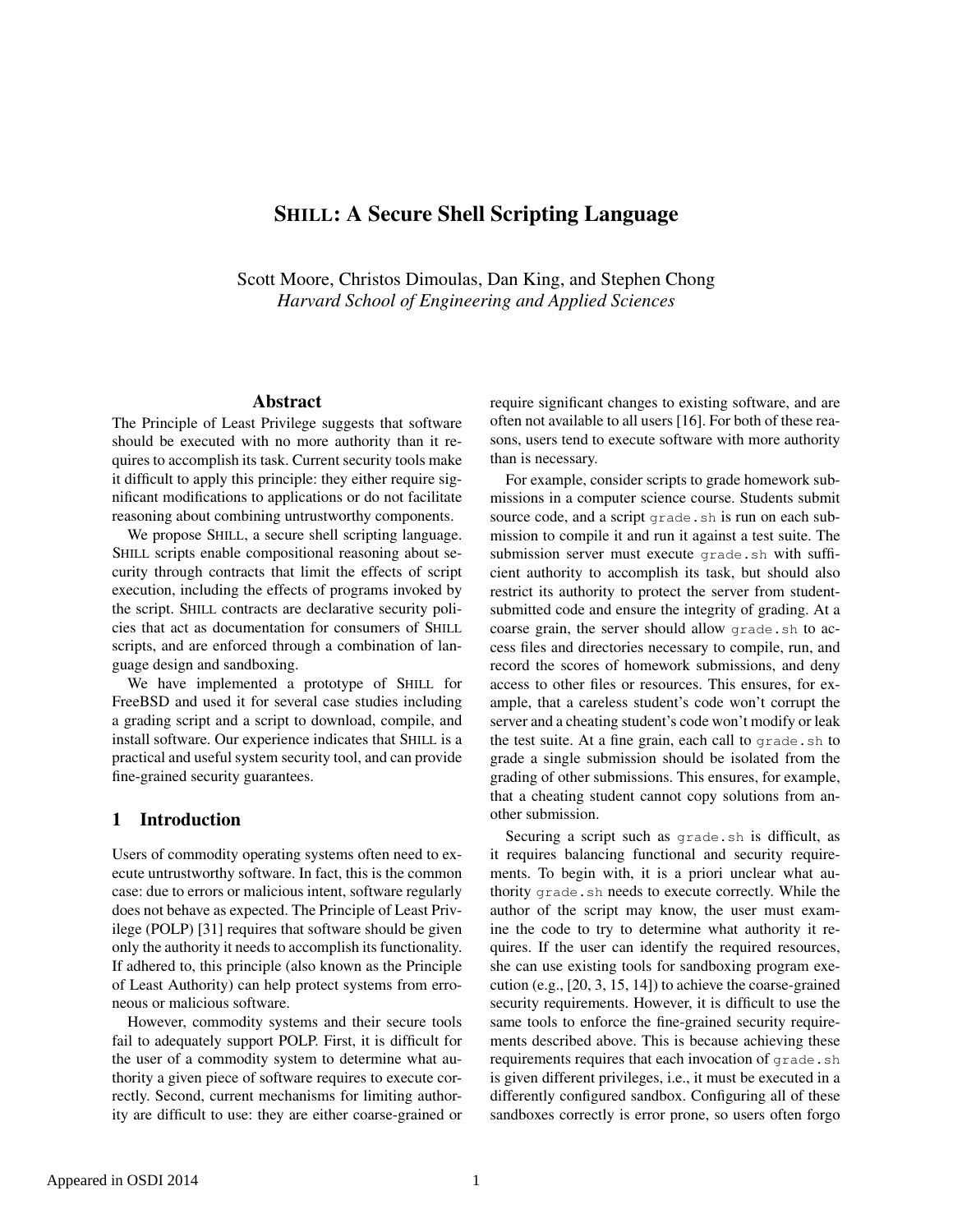```
provide grade :
 {submission : is file && readonly,
  tests : is dir && readonly,
  working : dir(+create_dir with full_priv),
  grade log : is file && writeable,
  wallet : ocaml_wallet\} \rightarrow void;
```
Figure 1: SHILL contract for a grading script

#### fine-grained security and violate POLP.

To address these issues, we introduce the SHILL programming language. SHILL is a secure shell scripting language with features that help apply POLP in commodity operating systems.<sup>1</sup> At the core of SHILL are declarative security policies that describe and limit the effects of script execution, including effects of arbitrary programs invoked by the script.

These declarative security policies can be used by producers of software to provide fine-grained descriptions of the authority the software needs to execute. This, in turn, allows consumers of software to inspect the software's required authority, and make an informed decision to execute the software, reject the software, or apply a more restrictive policy on the software. The SHILL runtime system ensures that script execution adheres to the declared security policy, providing a simple mechanism to restrict the authority of software.

Two key features enable SHILL's declarative security policies: language-level *capabilities* and *contracts*. SHILL scripts access system resources only through capabilities: unforgeable tokens that confer privileges on resources. SHILL scripts receive capabilities only from the script invoker; SHILL scripts cannot store or arbitrarily create capabilities. Moreover, SHILL uses *capabilitybased sandboxes* to control the execution of arbitrary software. Thus, the capabilities that a user passes to a SHILL script limit the script's authority, including any programs it invokes. SHILL's contracts specify what capabilities a script requires and how it intends to use them. SHILL's runtime and sandboxes enforce these contracts, hence they serve as fine-grained, expressive, declarative security policies that bound the effects of a script.

For example, Figure 1 shows a SHILL contract for a script to grade a single student submission (corresponding to the grade.sh script described above). It is a declarative security specification for the function grade, which takes 5 arguments: a read-only file submission (i.e., the student's source code), a read-only directory tests (containing the test suite), a "working directory"

in which the script may create subdirectories with full privileges, a writeable file grade log for recording the student's grade, and a "wallet" that provides sufficient capabilities to invoke the OCaml compiler. This contract serves two purposes: it clearly describes what grade needs to execute correctly and it also provides guarantees about what grade may do when invoked. Given this contract, a user can be confident that grade satisfies the security requirements described above, even though grade will compile and execute student-submitted code. Specifically: grade will not read any other student's submission; grade will not communicate over the network (as it has no capability for network access); grade will not corrupt the test suite nor write any files other than the grade log and subdirectories it creates within the working directory. The implementation of grade (not shown) focuses solely on the functionality for grading, and is not concerned with enforcing security requirements.

SHILL offers language abstractions for reasoning about the authority of pieces of software and their composition. Specifically, SHILL (1) introduces a capability-based scripting language with language abstractions (such as contracts and wallets) to use capabilities effectively, and (2) implements, on a commodity operating system, capability-based sandboxes that extend the guarantees of the scripting language to binary executables and legacy applications. These language abstractions, and the enforcement of these abstractions, make it possible to manage authority and follow POLP, even when using and combining untrusted programs.

The rest of the paper is structured as follows. In Section 2 we present the design of SHILL. Our implementation of SHILL in FreeBSD 9.2 is described in Section 3. We evaluate SHILL by using it to implement several case studies, and measure the overhead of SHILL's security mechanisms. We present the evaluation results in Section 4. Section 5 describes related work.

### 2 Design and security of SHILL

SHILL aims to meet the following five goals:

- 1. Script users can control the authority of a script, i.e., what system resources it can access or modify.
- 2. Script users can understand what authority a script needs in order to accomplish its functionality.
- 3. Security guarantees of scripts apply transitively to other programs the script may invoke, including arbitrary executables.
- 4. SHILL separates the security aspects of scripts from functional aspects, reducing the impact of security concerns on the effort required to write scripts.
- 5. SHILL is compatible with commodity operating system abstractions.

<sup>&</sup>lt;sup>1</sup> SHILL is not an interactive shell, but rather a language that presents operating system abstractions to the programmer and is used primarily to launch programs. Other languages currently used for this purpose include Perl, Python, and the scripting portion of Bash.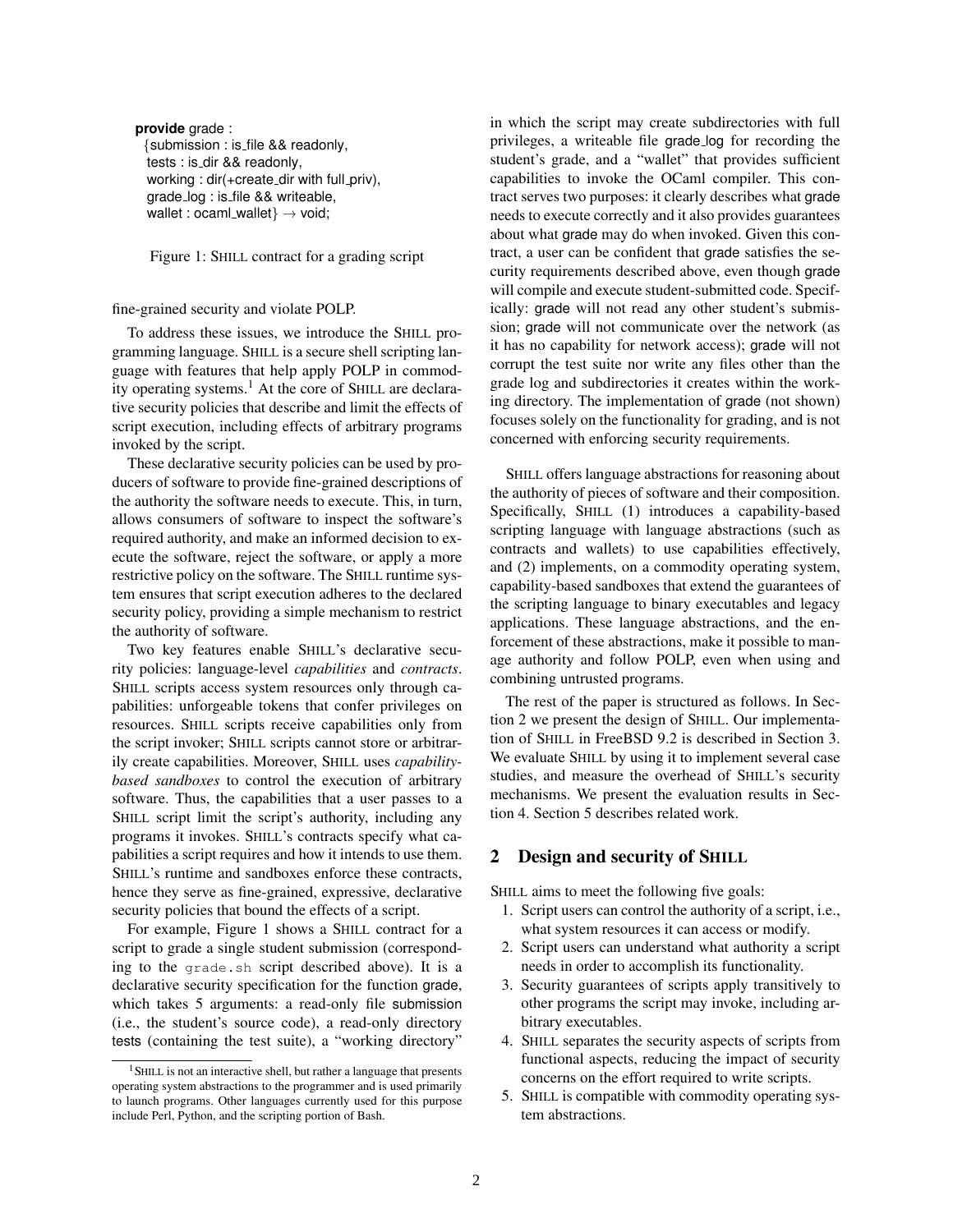

Figure 2: SHILL in a nutshell

To meet these goals, SHILL uses a combination of language design and mandatory access control-based sandboxing.

In most scripting languages, scripts can access a resource (such as a file) using the resource's well-known global name. Access control is based on the user on whose behalf the script executes. Thus, a script's authority is *ambient* (i.e., it derives from the script's execution context) [25], and a script may access any and all resources that the invoking user may access. SHILL's security is based on capabilities instead of ambient authority.

There are two kinds of SHILL scripts: *capability-safe* SHILL *scripts*, and *ambient* SHILL *scripts*. Capabilitysafe SHILL scripts play the same role as regular shell scripts, but do not have ambient authority and must be given capabilities to access resources. Ambient SHILL scripts are used to create the initial set of capabilities to give to capability-safe scripts. They do have ambient authority, but are very restricted: ambient scripts can only create capabilities for system resources and invoke capability-safe SHILL scripts.

Each capability-safe SHILL script comes with a contract that is enforced by the language runtime. A capability-safe SHILL script can use the capabilities it possesses to access resources using SHILL's built-in functions, if allowed by the contract. SHILL scripts can also invoke arbitrary executables in *capability-based sandboxes*. A capability-based sandbox is created with a set of capabilities, and enforces a mandatory access control policy that restricts the executable's behavior based on those capabilities and their contracts.

Figure 2 depicts the life cycle of a capability for a file named foo.txt. First, an ambient script acquires a capability for the file from the operating system using the user's ambient authority. This capability is then passed to a capability-safe script via a contract, which restricts the privileges on the capability to +read (i.e., the capability can be used only to read foo.txt, not to write to it, etc.). The capability-safe script then runs an executable in a sandbox, granting it the capability to read the file.

Threat model In SHILL's threat model, some capability-safe scripts (and the executables they invoke) are not trusted. However, their behavior is restricted by their contracts and the capabilities they are given: a capability-safe script (and any executables it invokes) can access resources only as permitted by its contract and the capabilities it possesses. Of course, the contract that accompanies a script may also be untrustworthy: a user should inspect the contract and understand its security implications before passing capabilities to the script. The benefit of SHILL's approach is that it is much easier to inspect and understand the declarative contract than to examine the script itself.

SHILL's trusted computing base includes the operating system kernel and SHILL runtime. SHILL does not explicitly defend against malicious scripts or executables that exploit security flaws in the kernel or SHILL itself.

The rest of this section describes how SHILL's design and features contribute towards these goals, and provides an introduction to SHILL via several small examples.

# 2.1 Controlling script authority

Ambient authority makes writing scripts easy: if a script needs to access a resource, it can simply use the resource's name to access it. However, ambient authority makes it difficult to understand and control the potential effect of executing a script. First, the authority of a script is not easily deducible from its code, a problem that is exacerbated when the script invokes other scripts or executables. Second, commodity operating systems do not provide easy mechanisms to limit authority of an execution context, for example, by allowing a user to temporarily restrict permissions in a fine-grained way.

Authority in SHILL is controlled by *capabilities*. In order to access a resource, a SHILL script must have a capability for that resource. SHILL scripts can only acquire capabilities as arguments provided by the user, or by deriving them from other capabilities (e.g., using a directory capability to acquire a capability for a file in the directory). These restrictions, known as *capability safety*, lie at the heart of the security of SHILL scripts. Capability safety makes it possible for users to control the authority of SHILL scripts they invoke (Goal 1).

Figure 3 presents a snippet of SHILL code that demonstrates how SHILL scripts use capabilities. It defines a function find jpg for recursively finding all the files with extension .jpg within a given directory. Argument cur is a capability for either a file or a directory. In contrast with standard scripting languages, cur is not a string that names a file, but is a capability that denotes it, much like a file descriptor. If cur is a file capability and the name of the file ends with .jpg, then the script uses the built-in function path to get the string for the path to the file, $<sup>2</sup>$  and</sup>

<sup>&</sup>lt;sup>2</sup>The library function has ext also uses path.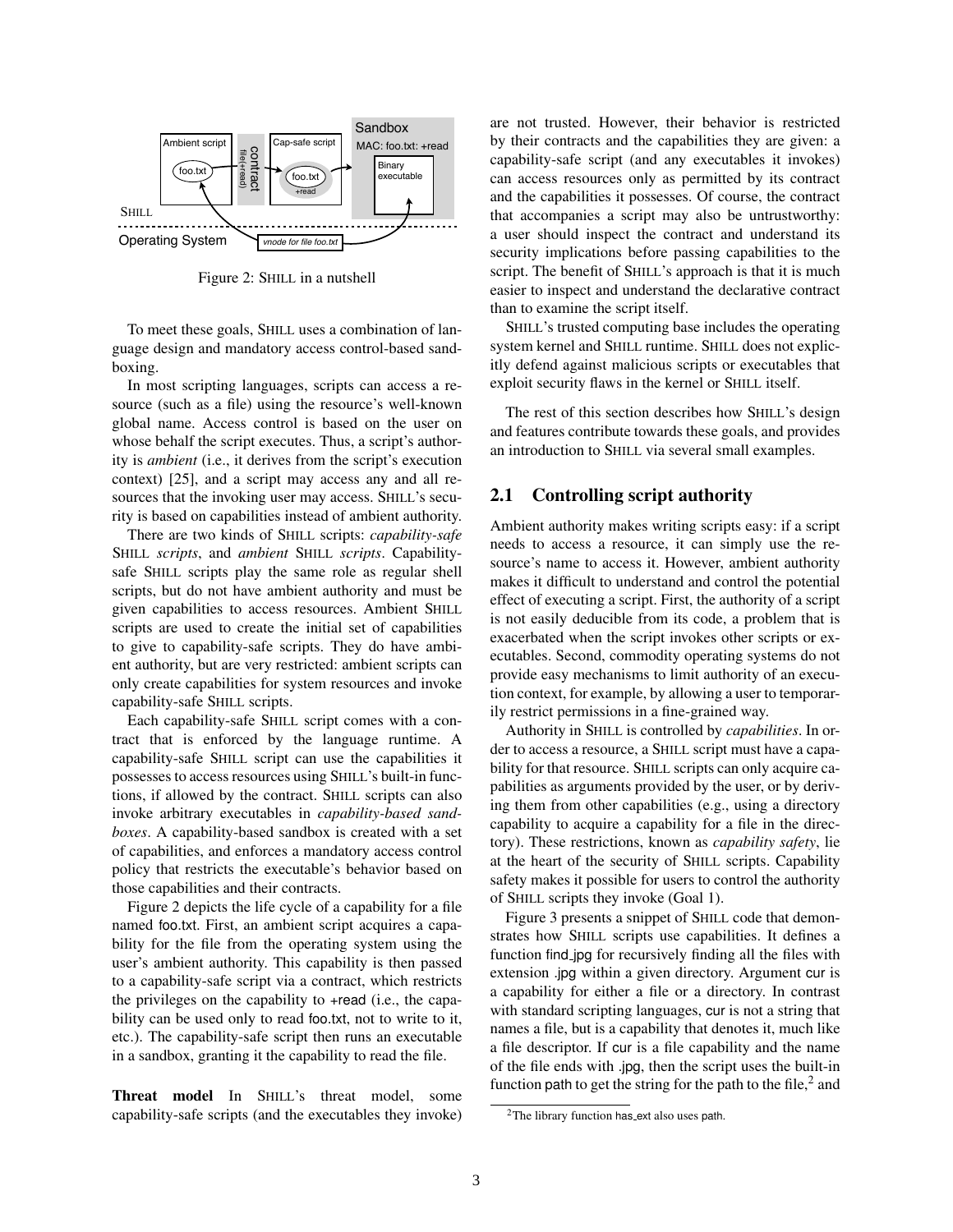```
1 find [pg = fun(cur,out)]2 # if cur is a file with extension jpg,
3 # output its path to out.
4 if is file(cur) && has ext(cur, ''jpg'') then
5 append(out, path(cur));
6
7 # if cur is a directory, recur on its contents
8 if is dir(cur) then
9 for name in contents(cur) {
10 child = lookup(cur, name);
11 if !is syserror(child) then
12 find jpg(child, out);
13 }
14 }
```
Figure 3: SHILL script snippet to find .jpg files

appends it to the pipe or file capability out (lines 4–5).

If cur is a directory capability, then the built-in function contents is used to get the list of names of children of cur. For each child, the script calls lookup(cur, name) to obtain a capability for the child (line 10), which is then used in a recursive call to find jpg (line 12).

Conceptually, SHILL capabilities correspond to operating system representations of resources, such as file descriptors, and built-in functions such as append and lookup are wrappers for the corresponding system calls.

SHILL enforces capability safety by restricting the expressiveness of the scripting language. While SHILL offers full-fledged language features and rich libraries, comparable to other scripting languages, the built-in functions for using resources require capabilities as arguments. In addition, SHILL does not have mutable variables and capabilities are not serializable. This means that SHILL scripts cannot store or share capabilities through memory, the filesystem, or the network. For controlled sharing of capabilities, SHILL provides *wallets*, capabilities for packaging and managing collections of capabilities. We discuss wallets further in Section 2.4.1.

SHILL scripts provide the same protection from confused deputy attacks [12] as traditional capability systems. Furthermore, filesystem operations that produce new capabilities (such as lookup) do not allow scripts to arbitrarily traverse the filesystem. For instance, a script cannot use the capability for the current directory cur and lookup(cur,"..") to obtain the parent directory of cur.

# 2.2 Contracts

Capability safety makes it possible to limit the authority granted to a SHILL script by carefully selecting what capabilities to pass as arguments. Unfortunately, needing to pass capabilities explicitly makes it harder for script users to deduce how to use scripts and compose them to complete more complicated tasks. At its core, this is a problem of defining the script's interface: how does the script communicate what resources it requires and how it will use those resources?<sup>3</sup>

SHILL addresses these issues by providing expressive, fine-grained and enforceable interfaces for scripts (Goal 2) following the *Design by Contract* paradigm [23, 24]. Every function that a SHILL script exports (i.e., makes available to users of the script) is accompanied by a *contract* that describes the arguments the function expects and the result it returns. For example, the following snippet is a contract for the find jpg function from Figure 3:

#### **provide** find jpg :

 $\{cur : is\_dir \vee is\_file, out : is\_file\} \rightarrow void;$ 

The **provide** keyword indicates that the function find jpg is exported. The contract for the function is {cur : is dir ∨ is file, out : is file} → void. Each function contract has two parts: the precondition and the postcondition. The precondition of our example states that find jpg takes two arguments: a capability cur that is either a directory or a file capability, and a file capability out. Following Unix convention, file capabilities include capabilities for files, pipes, and devices. The postcondition void means that no value is returned.

The precondition of the contract above describes what kind of capabilities find jpg needs, but does not indicate how the function intends to use these capabilities. SHILL allows us to give a more precise contract for find jpg:

**provide** find jpg : {cur : dir(+contents, +lookup, +path) ∨ file(+path), out : file(+append)}  $\rightarrow$  void;

This version specifies not only what kind of capabilities the function consumes but also what privileges it requires on these capabilities. Each privilege, such as +path or +contents, corresponds to an operation on a capability. A capability contract with a set of privileges restricts what operations that capability can be used for.

Some operations on capabilities, such as lookup, produce more capabilities. Capability contracts can specify the privileges a script should have on these derived capabilities. For example, privilege +lookup with  $\{ +path, +stat \}$  indicates that any capabilities derived using the lookup operation should only have the +path and +stat privileges. When a privilege confers the right to derive new capabilities but does not come with a modifier (such as the +lookup privilege in the contract for find jpg), the derived capability has the same privileges as its parent capability.

Each contract establishes an agreement between two

<sup>3</sup>Traditional shell scripting languages such as Bash or Python also suffer from these issues, but the use of ambient authority masks them: scripts typically receive much more authority than needed.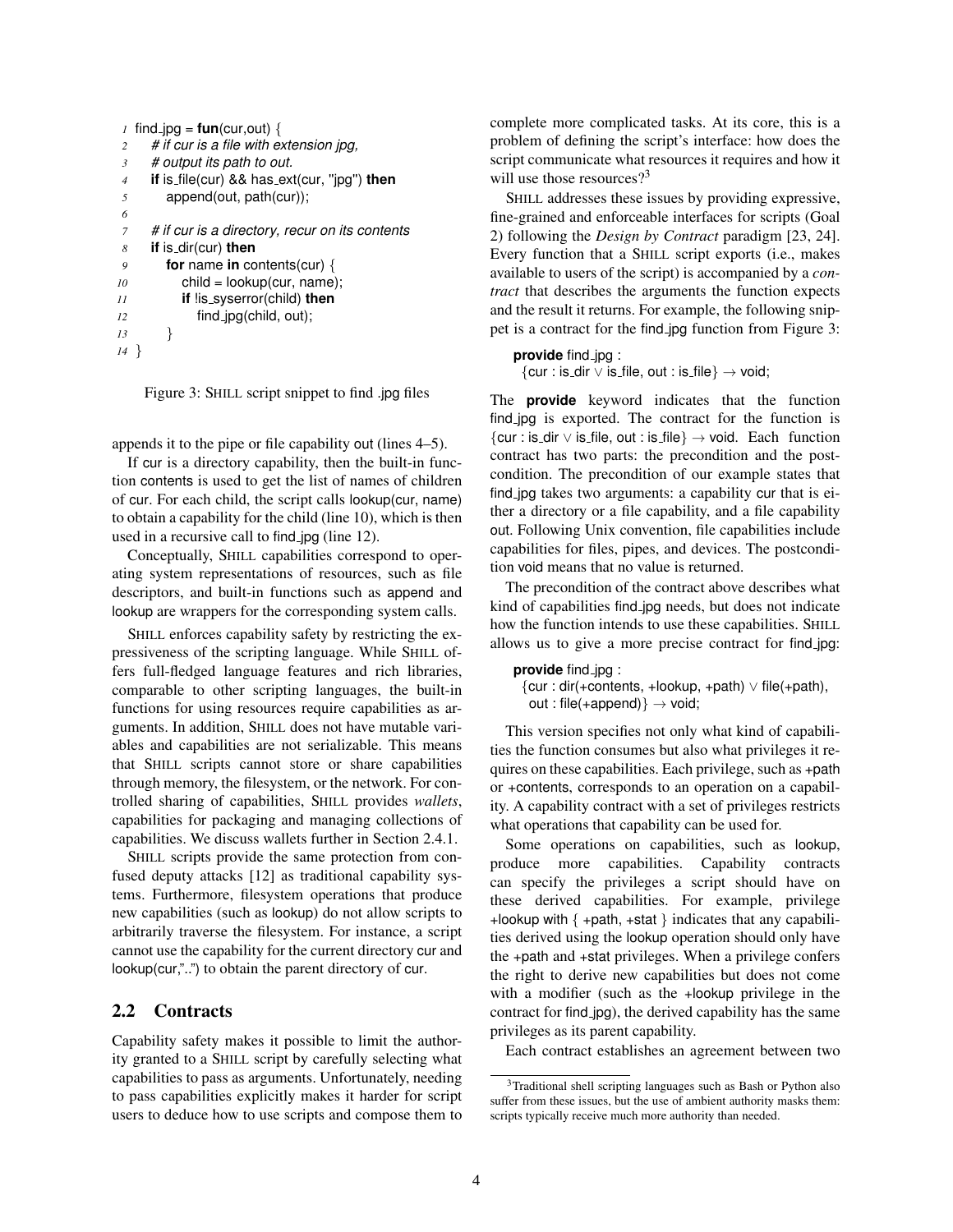parties: the provider of the value with the contract and the value's consumer. As part of the agreement, each party promises to live up to its contractual obligations. In this way, a contract both describes a guarantee one party provides and a requirement the other party demands. For function contracts, the consumer's obligations are to supply function arguments that satisfy the precondition, and the provider must produce a result that satisfies the postcondition. For capability contracts, the provider agrees to provide a capability of the appropriate kind with *at least* the specified privileges while the consumer promises to use the capability as if it has *at most* the specified privileges. For example, according to the find jpg contract, users of find jpg must supply a file capability that permits the append operation for the out argument, while find jpg itself promises not to call other operations on the capability, such as read.

The SHILL runtime checks whether parties live up to their obligations by monitoring execution and checking that values are used in accordance with their contracts. For example, when find jpg is called with a capability for a directory and a capability for the output file, the body of find jpg does not receive the capabilities themselves. Instead, each contract wraps the underlying capability with a *proxy*. These proxies enforces the contracts for cur and out by intercepting calls to operations on the capabilities and allow them only if permitted by the contract. If the body of find jpg attempts to perform an operation that isn't permitted—such as reading the contents of out or unlinking cur—the proxy will indicate that a contract violation has occurred. If a contract is violated, the SHILL runtime aborts execution and, to help with auditing and debugging, indicates which part of the script failed to meet its obligations.

### 2.3 Securing arbitrary executables

SHILL security guarantees must be completely enforced: even if a script calls other scripts or runs arbitrary executables, its authority should be restricted to its capabilities, and it should meet its contract obligations (Goal 3). When SHILL scripts invoke only other SHILL scripts, we achieve SHILL's security guarantees easily because of the language's semantics. However, scripts also invoke executable programs.

To ensure that these programs cannot violate SHILL's security guarantees, SHILL scripts may only invoke executables inside a *capability-based sandbox*. When a sandbox is created, it is given a set of capabilities. The SHILL sandbox limits the authority of the sandboxed executable to the authority implied by the set of capabilities.

Scripts can invoke an executable in a sandbox by calling the built-in function exec. For example, the following snippet executes the file jpeginfo in a sandbox with the arguments -i and a given file:

exec(jpeginfo, [''jpeginfo'',''-i'',file], stdout = out, extras = [libc,libjpeg])

The exec function has two required arguments. The first is a file capability with the +exec privilege. The second is a list of string arguments to provide to the executable. SHILL programmers can also provide as arguments to executables capabilities for files or directories instead of string representations of their paths. In this case, the path to the given file is passed to the executable as an argument. The exec function also takes some optional arguments, including capabilities to use for standard input, output, or error (stdout = out), and extra capabilities needed by the program (extras = [libc,libjpeg]). This set of extra capabilities is often quite large. In Section 2.4.1, we describe abstractions to help manage capabilities for sandboxes.

SHILL sandboxes enforce a capability-based mandatory access control (MAC) policy on the sandboxed execution. For example, the sandbox for jpeginfo allows access only to resources indicated by capabilities passed as arguments to exec (which, for the jpeginfo example above, are the jpeginfo, file, out, libc, and libjpeg files and directories). Moreover, if any of these capabilities comes with a contract, the MAC policy further limits access to the resource according to the capability's contract.

This capability-based MAC policy is enforced *in addition* to the operating system's discretionary access control (DAC) policies: an operation on a resource by a sandboxed execution is permitted only if it passes the checks performed by the operating system based on the user's ambient authority and is also permitted by the capabilities possessed by the sandbox. Note that sandboxed executables never possess capabilities that allow them to circumvent the MAC policy. For example, no sandboxed executable has a capability to unload kernel modules, including the module that enforces the MAC policy. Section 3.2 describes how we implement capability-based sandboxes using the TrustedBSD MAC framework.

### 2.4 Writing SHILL scripts

SHILL's security benefits come at the cost of extra effort to write scripts. Nonetheless, we strive to make it easy to write SHILL scripts while obtaining stronger security guarantees than traditional shell scripting languages. To make it easier to write scripts, SHILL offers security abstractions such as *capability wallets* and pushes security concerns to the interfaces between scripts.

#### 2.4.1 Security abstractions

SHILL requires that any access of a protected resource requires an appropriate capability. However, even sim-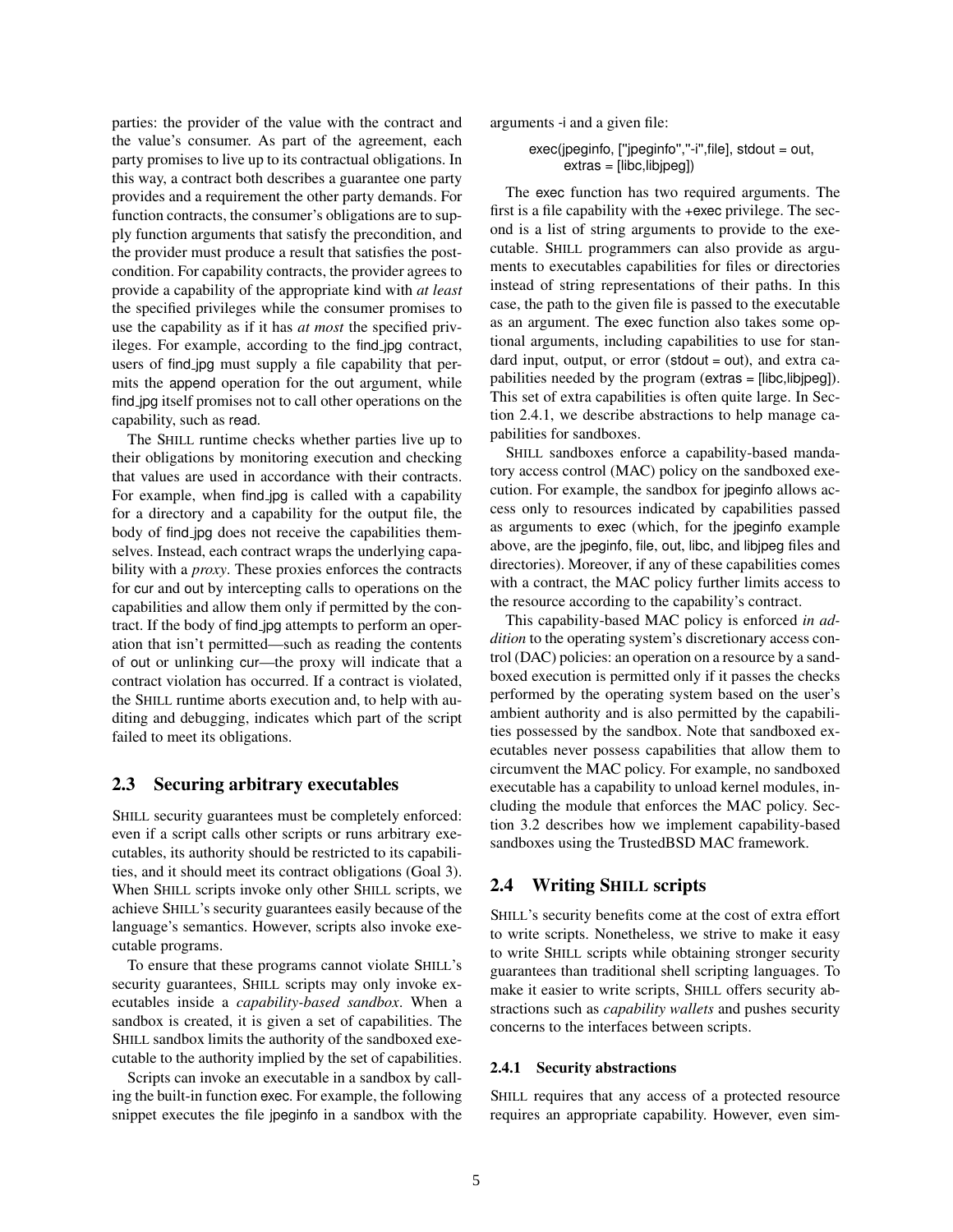```
1 provide jpeginfo :
2 {wallet : native wallet, out : file(+write,+append),
3 arg : file(+read,+path)} \rightarrow void;
4
\sigma jpeginfo = fun (wallet, out, arg) {
6 jpeg_wrapper = pkg_native("jpeginfo", wallet);
7 jpeg_wrapper(["-i",arg],stdout = out);
8 }
```
Figure 4: Executing jpeginfo in a sandbox using wallets

ple executable programs require access to a surprising number of files. For example, executing cat in a sandbox requires providing eight capabilities to libraries and configuration files in addition to capabilities for the executable itself and the input and output.

Consider a SHILL script that executes cat in a sandbox. One can imagine a contract that requires a separate argument for each of the eight capabilities that cat requires. While precise, such a contract imposes a significant burden on both the script writer (since the need for these capabilities will be exposed in the interface for the script) and the script user (who will need to supply these capabilities individually).

Another possibility is a contract that takes important capabilities separately (e.g., for the executable and the input and output) and takes all other capabilities in a list. Although succinct, this contract burdens the script's user, who has no idea what capabilities should be in this list.

We introduce *capability wallets* as a mechanism to automate and simplify the discovery, packaging, and management of capabilities that sandboxes need to run executables. Conceptually, a capability wallet is a map from strings to lists of capabilities. To reduce the burden on script writers, SHILL provides *wallet contracts*, which describe contracts for the capabilities associated with individual keys or groups of keys. To reduce the burden on script users, SHILL provides library functions to automate the collection and packaging of capabilities into wallets.

Figure 4 shows a script that uses a capability wallet to create a sandbox for the program jpeginfo. The first argument to the jpeginfo function has the contract native wallet (line 2). A native wallet is a particular kind of capability wallet that can be built using functions from SHILL's standard library. It collects together the capabilities needed to invoke executables and can be used with other functions from the SHILL standard library that present a familiar path-based interface for identifying and running executables. The capabilities in a wallet are derived from capabilities the user explicitly grants to the script. Thus despite its path-based interface, a native wallet is still capability safe.

This script uses one of the standard library functions,

pkg native, to create a wrapper containing all of the capabilities needed to run the jpeginfo executable in a sandbox (line 6). The script then calls the wrapper, supplying the executable arguments and input and output capabilities (line 7).

SHILL's standard library comes with a rich collection of functions that construct and manipulate wallets, wallet contracts and wallet-derived sandboxes. Section 3.1.4 presents these utilities in further detail.

#### 2.4.2 Pushing security to interfaces

SHILL's contracts allow the programmer to separate the security specification of a script from the implementation of its functionality (Goal 4). The SHILL runtime ensures that contracts are enforced, removing the need for defensive code that checks and protects the use of capabilities. Consider the find jpg function from Figure 3: the implementation is simple, and the security guarantee is provided by its contract. This separation makes it possible to strengthen or relax a script's security guarantees by modifying its contract. Indeed, in Section 2.2 we saw two different contracts for the find jpg function, one of which provides a more precise security guarantee.

SHILL's contract system is rich and expressive, allowing precise specifications of security guarantees. For example, users can define their own contracts by creating contract combinators and user-defined predicates written in SHILL itself.

SHILL's contracts can also be used to write security specifications that provide different guarantees to different script users. Consider the script in Figure 5. This script recursively finds files and performs an action on these files. (It is more general than the find jpg script of Figure 3.) The function find takes three arguments: a file or directory capability cur, a function filter that is used to select files, and a function cmd to apply to all selected files. Lines 5–16 implement find's functionality. Note that this code is straightforward, and does not directly address security concerns.

Lines 1–3 define the contract for find, using a *bounded parametric-polymorphic contract*. The polymorphic contract declares that for any contract X, the function find can be called with arguments cur, filter, and cmd such that cur satisfies contract X, filter satisfies contract  $X \rightarrow$  is bool (i.e., filter is a function that expects a value that satisfies X and returns a boolean), and cmd satisfies contract  $X \rightarrow \text{void}$  (i.e., cmd is a function that expects a value that satisfies X and returns no value).

The polymorphic contract is *bounded* because the contract X on capability cur that the caller provides must have at least the privileges +lookup and +contents. Moreover, the contract requires that find can use only the +lookup and +contents privileges of the cur argument or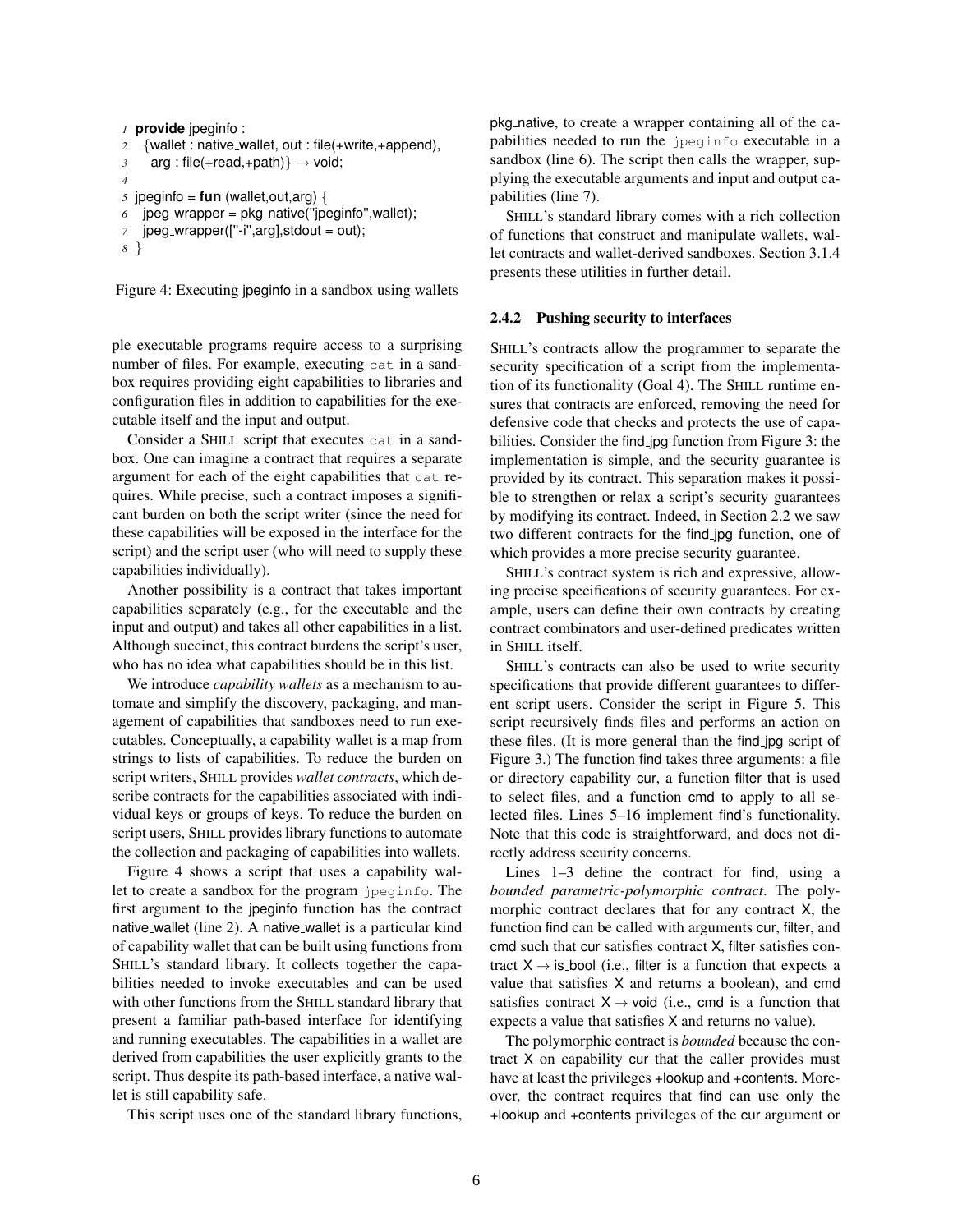```
1 provide find :
2 forall X with {+lookup,+contents} .
3 {cur : X, filter : X \rightarrow is bool, cmd : X \rightarrow void} \rightarrow void;
 4
5 find = fun(cur, filter, cmd) {
6 if is file(cur) && filter(cur) then
7 cmd(cur);
8
9 # if cur is a directory, recur on its contents
10 if is dir(cur) then
11 for name in contents(cur) {
12 child = lookup(cur, name);
13 if !is syserror(child) then
14 find(child, filter, cmd);
15 }
16 }
```
Figure 5: A find script with a polymorphic contract

derived capabilities, even though contract X may specify more privileges. Importantly, the contracts for arguments filter and cmd allow these functions to use all of the privileges that X specifies. In essence, the contract of find dynamically seals [28] the argument cur as it flows into the body of the function through contract X, and unseals it as it flows out to the functions filter and cmd.

The contract on find allows clients to use find in different ways. For example, one client may use it with a filter that examines file creation times (which requires the +stat privilege). Another client may use find with a filter that inspects a file's name (which requires +path, but not +stat). For both clients, the contract guarantees that the implementation of find itself cannot use either the +stat or +path privileges, even though it invokes the functions filter and cmd.

# 2.5 Interaction with ambient authority

Figures 3, 4, and 5 show SHILL scripts that consume and use capabilities. But where do capabilities come from? SHILL is intended for use with commodity operating systems, and so we must provide a mechanism to transition from the ambient world of the operating system to SHILL's capability-safe world (Goal 5).

To that end, in addition to the capability-safe scripts we have described so far, users of SHILL scripts write *ambient scripts* which inherit the authority of the invoking user and are *not* capability safe. Ambient scripts are used to create capabilities and pass them to functions that capability-safe scripts provide. Consequently, the language of ambient scripts is extremely restricted: ambient scripts contain straight line code that can import capability-safe scripts, create capabilities for resources using file paths and other global names, and call

```
1 #lang shill/ambient
 2
3 require shill/native;
 4 require ''jpeginfo.cap'';
 5
6 root = open-dir("/");
 7 wallet = create_wallet();
8 populate native wallet(wallet,root,
 9 ''~/Downloads/jpeginfo'',
10 ''/lib:/usr/local/lib'',
11 pipe factory);
12
13 dog = open-file(''~/Documents/dog.jpg'');
14 jpeginfo(wallet,stdout,dog);
```
Figure 6: Ambient script to call jpeginfo

functions exported by capability-safe scripts. Ambient scripts are brief and delegate all interesting tasks to the capability-safe scripts they import. Also, capability-safe scripts cannot import ambient scripts, which ensures that capability-safe scripts cannot use ambient scripts to obtain additional capabilities. Ambient scripts must reason carefully about their interaction with untrusted scripts. Contracts and capabilities help with this.

Figure 6 shows an ambient script that creates appropriate capabilities and then invokes the jpeginfo function from the script in Figure 4. The annotation #lang shill/ambient on line 1 indicates that this is an ambient script.<sup>4</sup> Line 3 loads a SHILL library script that helps create capability wallets. Line 4 loads the capability-safe script from Figure 4.

Lines 8–11 create an appropriate capability wallet to run jpeginfo by calling the trusted standard library function populate native wallet. Line 13 creates a capability for ~/Documents/dog.jpg. The capability has all privileges that the invoking user is allowed for this file; when the capability passes through a capability contract, it loses all privileges except those stated in the contract. Line 14 invokes jpeginfo with the capability wallet, a capability to standard out, and the capability to  $\text{dog.}$  jpg.

# 3 Implementation

We have implemented a prototype of SHILL as a kernel module and set of userspace tools for FreeBSD 9.2. The userspace tools include the SHILL compiler, runtime, and standard library. The kernel module implements capability-based sandboxes and provides capability-safe versions of several POSIX system calls.

<sup>4</sup>Capability-safe scripts have the annotation #lang shill/cap on the first line; we omitted this annotation in Figures 3, 4, and 5.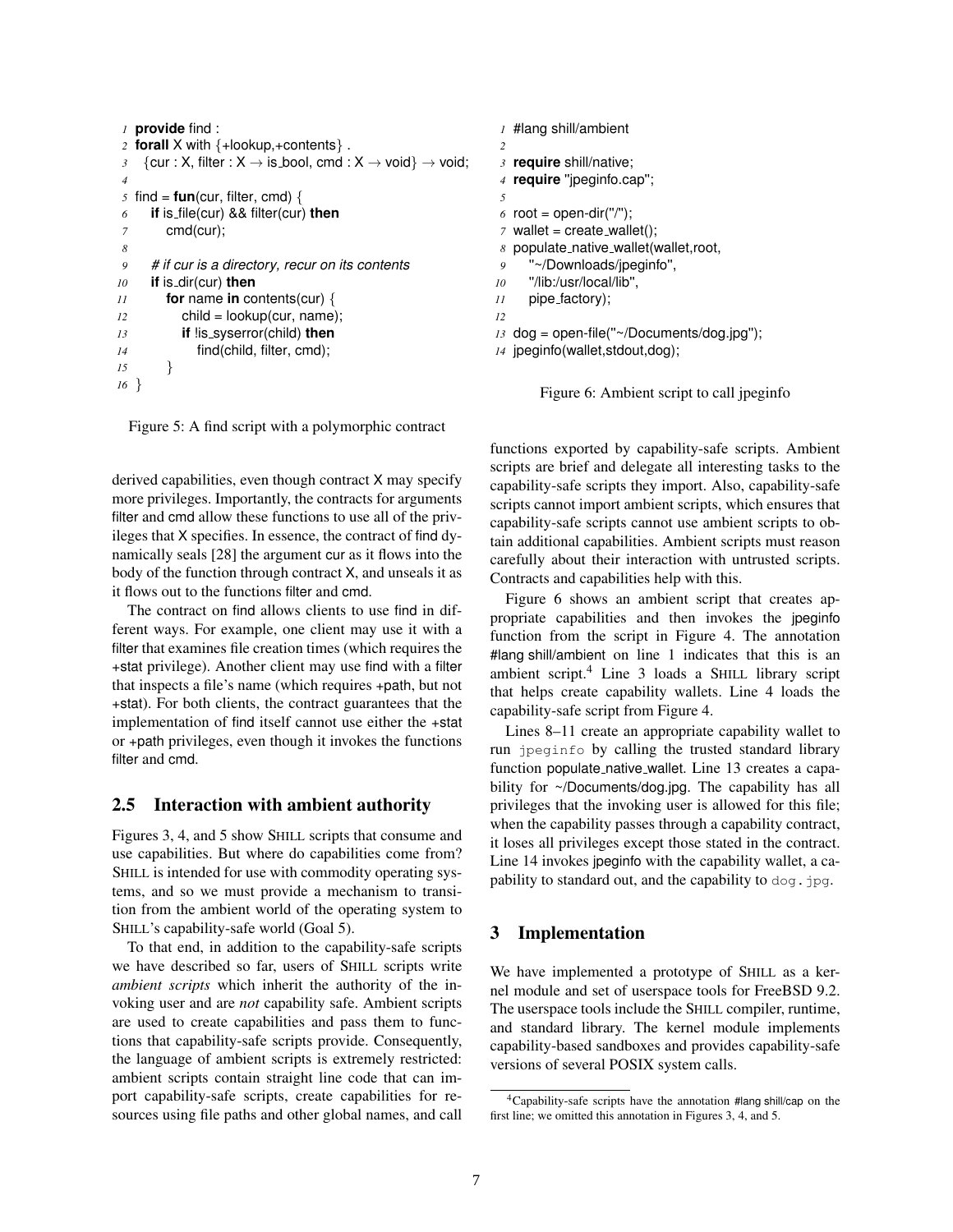### 3.1 Language

We implement the SHILL language as an extension to Racket [9] using Racket's macro system and tools for building languages [39]. Prototyping SHILL in this way allows us to use Racket functionality where it meets our security requirements. In particular, we used Racket's contract mechanism to implement SHILL contracts.

A distinguishing feature of SHILL is capability safety: access to resources occurs only through capabilities, and creation of capabilities is limited. To achieve capability safety at the language level, we (1) provide languagelevel capabilities and capability contracts; (2) restrict the expressiveness of the language; and (3) provide a capability-based language runtime for SHILL.

#### 3.1.1 Capabilities and their Contracts

Capabilities in the SHILL language are object-like values that encapsulate low-level capabilities such as file descriptors or sockets. Each operation on a capability is implemented by calling the corresponding operation on the low-level capability. Different kinds of capabilities support different operations. For example, supported operations on files and pipes include reading, writing, and changing modes. Directories also have capabilities for listing, adding, or removing directory entries. Each operation has a corresponding privilege that can be present or absent on a given capability. In total, SHILL has twentyfour different privileges for filesystem capabilities and seven different privileges for sockets. Socket privileges are further refined by connection type.

We chose privileges and operations to align closely with the operations that our capability-based sandbox can interpose on, so that we can ensure that giving a capability to a sandbox conveys the same authority as giving that capability to a SHILL script. There are two kinds of SHILL capabilities that do not encapsulate a system resource directly: the pipe factory and socket factory capabilities. These capabilities encapsulate, respectively, the right to create new pipes or sockets. The pipe factory capability has a create operation that returns a pair of pipe ends. Each pipe end is a file capability. In our prototype implementation, SHILL scripts cannot create or manipulate sockets directly (which can be addressed by adding built-in functions for socket operations to the language). We do restrict a sandbox's permitted socket operations: a sandbox must possess a socket factory capability to be allowed to create and use sockets.

We implement SHILL contracts using Racket contract combinators [8, 7] that create proxies [38] for capabilities, allowing us to interpose on operations and check privileges before allowing an operation. These proxies also store information about the privilege restrictions each contract imposes.

| <b>Resource</b>           | Language            | <b>Sandbox</b>            |
|---------------------------|---------------------|---------------------------|
| Directories, files, links | Capabilities        | Capabilities              |
| Pipes                     | Capabilities        | Capabilities              |
| <b>Character Devices</b>  | Capabilities        | Capabilities <sup>†</sup> |
| Sockets (IP, Unix)        | Capabilities        | Capabilities              |
| Sockets (other)           | Denied              | Denied                    |
| Processes                 | ulimit <sup>‡</sup> | Confinement               |
| Sysctl                    | Denied              | Read-only                 |
| Kernel environment        | Denied              | Denied                    |
| Kernel modules            | Denied              | Denied                    |
| <b>POSIX IPC</b>          | Denied              | Denied                    |
| System V IPC              | Denied              | Denied                    |

Figure 7: System resources and how each is protected in the SHILL language and capability-based sandboxes. †: In our prototype, character devices are only partially controlled by capabilities, see Section 3.2.3.

‡: SHILL allows calls to the exec function to specify ulimit parameters for the child process.

#### 3.1.2 Restricting the SHILL language

To achieve capability safety in SHILL, we carefully choose which language features and libraries of Racket are available in SHILL. We allow access to certain Racket libraries, such as the regular expression library, but prevent access to all others, including Racket's system library and Racket's macro system. SHILL scripts are allowed to import only SHILL capability-safe scripts.

The ambient SHILL language (see Section 2.5) has further restrictions: it may not do anything other than import capability-safe SHILL scripts, create strings and other base values, define (immutable) variables, and invoke functions. However, unlike the capability-safe SHILL language, it may create capabilities using ambient authority.

#### 3.1.3 Capability-based runtime

We implemented a capability-based language runtime for SHILL that provides operations to access files and other resources through file descriptors. (The Racket libraries for accessing files and other resources rely on ambient authority, and are thus not suitable for our use.) File descriptors provide unforgeable tokens that can serve as low-level capabilities for directories, files, links, pipes, sockets, and devices. Our capability-based runtime provides wrappers for the  $\star$  at family of system calls which provide a file-descriptor based interface to common operations like opening, reading, and writing files. Our runtime further restricts these system calls by requiring that arguments that specify sub-paths contain only a single component. For example, the pathname argument to openat may be alice but not alice/dog.jpg or ../bob. Our runtime also provides wrappers for standard system calls which can be used by SHILL's ambient language to create capabilities for system resources.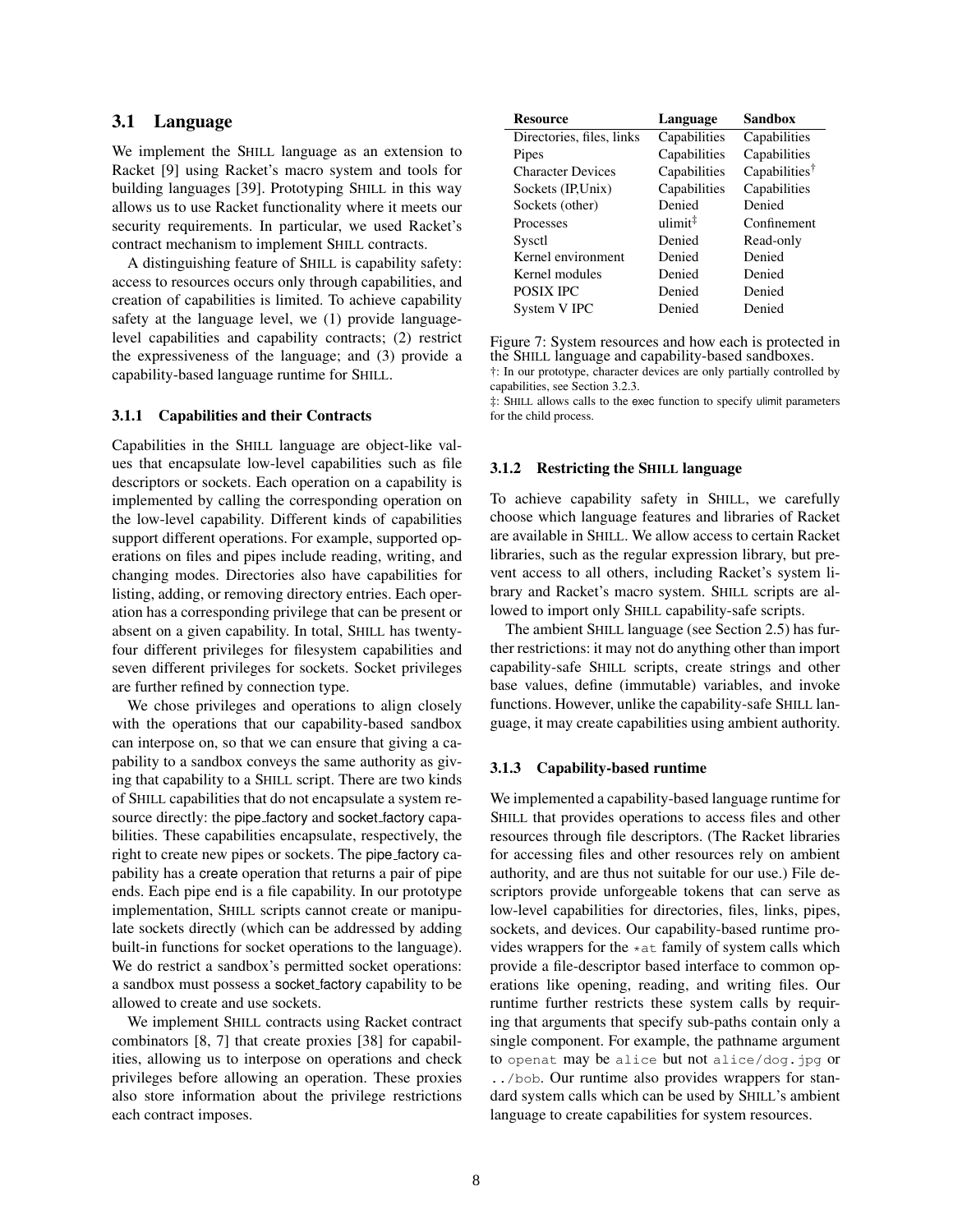Most but not all FreeBSD system calls that manipulate the filesystem have a version that consumes file descriptors rather than paths. The linkat, unlinkat, and renameat system calls use file descriptors to designate target directories, but rely on paths to designate files. Thus, a call to linkat can not be guaranteed to link to the correct file without risking a time-of-check-to-timeof-use vulnerability. Our kernel module adds three system calls to address these deficiencies: flinkat, which installs a link to a file in a directory given file descriptors for both the file and the directory; funlinkat, which takes a name and file descriptors for a file and a directory and removes the link at the given name if it refers to the file; and frenameat, which is similar to funlinkat but also installs a link to the file in a target directory. The module also provides a version of mkdirat that returns a file descriptor for the newly created directory.

We also add a new path system call that attempts to retrieve an accessible path for a file descriptor from the filesystem's lookup cache. SHILL uses this system call to provide a relatively robust mechanism to translate SHILL capabilities into paths to provide as arguments to sandboxed executables. If the path system call fails, SHILL uses the last known path at which the file was accessible.

Our prototype implementation of SHILL does not provide support for all system resources. Interaction with resources that do not correspond to capabilities is either restricted or denied entirely. Figure 7 lists system resources and how SHILL controls access to these resources in the language and in capability-based sandboxes. There is no fundamental obstacle to providing capability support for all resources, though doing so would require additional modifications to the system call interface. For example, we would need to provide a low-level capability for processes, similar to Capsicum's *process descriptors* [43].

#### 3.1.4 Standard Library

SHILL's standard library provides a number of capabilitysafe scripts that help programmers write SHILL scripts. The filesys script provides capability-based functions that emulate common tasks such as resolving paths and symlinks. The io script provides printf-like wrappers around write and append for formatted output. The contracts script provides abbreviated definitions of common contracts. For example, a programmer can specify the contract readonly rather than the more verbose

```
dir(+read-symlink,+contents,+lookup,
   +stat,+read,+path) ∨ file(+stat,+read,+path).
```
Capability wallets Recall that capability wallets are maps from strings to lists of capabilities that help automate and simplify the discovery, packaging, and use of capabilities to invoke executables in sandboxes. SHILL provides functions for creating and using capability wallets. For example, the native script in the standard library provides two functions for using native wallets to invoke executables (as in Figures 4 and 6): populate native wallet and pkg native.

Function populate native wallet helps create a native wallet. Its arguments include path specifications for where to search for executables and libraries (i.e., colonseparated strings, analogous to environment variables \$PATH and \$LD\_LIBRARY\_PATH), and a directory capability to use as a root for the path specifications. In addition, it takes a map (of strings to lists of strings) from known libraries to the file resources those libraries depend on. Function populate native wallet uses the directory capability to resolve the path specifications (i.e., converts the lists of strings to lists of capabilities), and places these capabilities in a native wallet. It also resolves the known dependencies (i.e., the map from known libraries to the file resource path names) into a map from strings to lists of capabilities, and places the resolved map into the native wallet.

Function pkg native takes a native wallet and a file name (of an executable file) and searches the path capabilities in the native wallet for a capability for the executable. The function then invokes ldd to obtain a list of libraries that the executable depends on, and searches the library-path capabilities for capabilities for the required libraries. Once these capabilities are gathered, pkg\_native uses the map of known dependencies to gather additional capabilities needed to run the executable. Function pkg native then returns a function that encapsulates a call to exec with all capabilities needed to run the executable. Figure 4 shows an example script that uses pkg native.

### 3.2 Capability-based sandbox

The SHILL sandbox is implemented as a policy module for the TrustedBSD MAC Framework [41] (hereafter, "the MAC framework"). The MAC framework allows FreeBSD's access control mechanisms to be extended with third-party mandatory access control policies by mediating access to sensitive kernel objects and invoking access control checks specified by third-party policy modules. The framework also provides a policy-agnostic mechanism for attaching security labels to kernel objects. Mechanisms with similar functionality are available on Linux and Apple's OS X.

#### 3.2.1 Session lifecycle

Each process executing in a SHILL sandbox is associated with a *session*. Processes in the same session share the same set of capabilities and can communicate via sig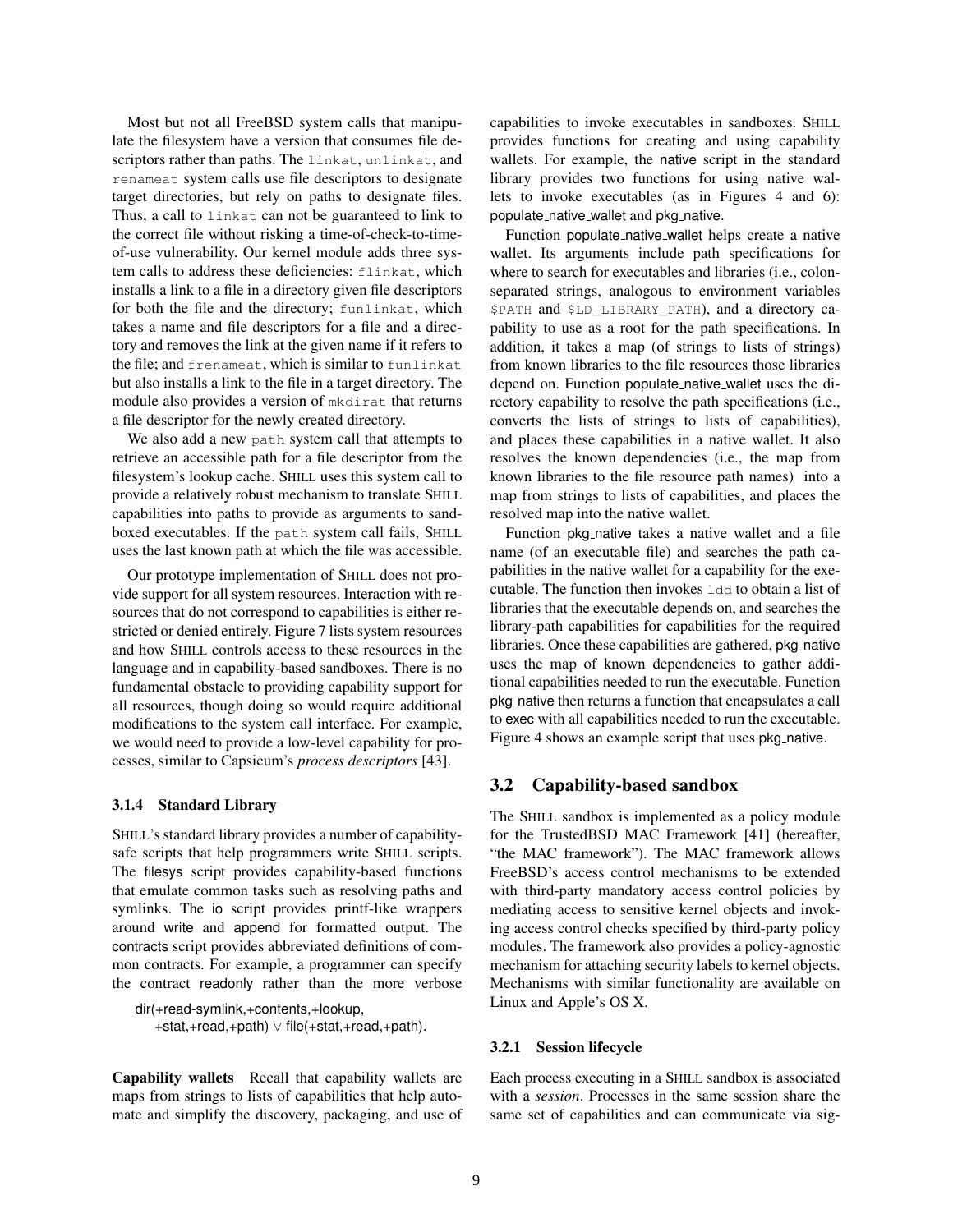nals. Processes spawned by a process in a session are by default placed in the same session. However, sessions are hierarchical: a sandboxed process inside session *S*<sup>1</sup> can spawn a process inside a new session *S*2, which has fewer capabilities that *S*1. This allows SHILL-aware executables to further attenuate their privileges.

New sessions are created by invoking the system call shill\_init, which creates a session and associates it with the current process. A new session initially has no capabilities of its own. Capabilities possessed by the parent session can be granted to the new session until the process invokes the shill\_enter system call. Once shill\_enter is called, the session allows only operations permitted by capabilities it was granted explicitly.

### 3.2.2 From capabilities to MAC labels

Each system resource protected by a SHILL capability corresponds to an underlying kernel object: a filesystem vnode, pipe, device, or socket. Using the MAC framework's ability to attach labels to kernel objects, SHILL labels these kernel objects with a *privilege map*: a map from sessions to sets of privileges. A privilege map records the privileges that each session has for the given kernel object. Privileges in the privilege map correspond directly to privileges of SHILL capabilities.

When a SHILL script calls exec, the SHILL runtime sets up a sandbox by forking a new process, creating a new session, and granting the session the capabilities passed to exec. It then calls shill\_enter before transferring control to the executable.

When a sandboxed process invokes a system call relevant to a resource protected by SHILL, we use the privilege map for that resource to check whether the process's session has sufficient privileges for the operation. If there are insufficient privileges, the system call aborts with an error but the process is otherwise allowed to continue.

Derived capabilities In the SHILL language, some operations on SHILL capabilities yield derived capabilities. For example, using a directory capability, a script might obtain capabilities for children of the directory, or might obtain a capability for a new file created in that directory. In the sandbox, we track these derived capabilities by updating privilege maps in response to operations on kernel objects. To enable this, we extended the MAC framework with two additional hooks: mac\_vnode\_post\_lookup and mac\_vnode\_post\_create. These entry points are invoked after a lookup or create operation completes successfully, and allow the SHILL policy module to update the privilege map on the resulting vnode. For example, if session *S* has privilege +lookup with {+stat,+path} on a vnode for a directory d, and a process in that session successfully invokes system call openat(d, "child", flags), then the SHILL policy module updates the privilege map for the vnode for file child to add privileges +stat and +path for session *S*.

Path traversal To achieve fine-grained confinement in the filesystem, SHILL scripts are not permitted to follow the ".." entry of a file or directory capability. However, simply disallowing use of "..." in SHILL's capabilitybased sandboxes would break many existing programs. Instead, the sandbox allows any lookup operation on a directory if the session has the +lookup privilege, but only propagates privileges when the lookup would have been permitted in the SHILL language, that is, when the directory entry requested is not "...".<sup>5</sup>

Example Consider a sandboxed process attempting to call open("../alice/dog.jpg", O\_RDONLY) from the current working directory /home/bob. This system call invokes a series of low-level lookup operations on filesystem objects to resolve the path and create a file descriptor for the designated resource.

Figure 8 depicts the process of completing these operations in a SHILL sandbox. Shaded boxes around nodes in the file system denote privileges held by the current session. The current working directory is indicated with a solid arrow. Dashed arrows represent low-level lookup operations, and a dashed box around a node represents privileges propagated in response to a lookup operation.

In the left diagram, the current session has a capability to the vnode corresponding to /home/alice and a capability to the current working directory. The first operation (lookup ".." in /home/bob) is permitted because the process has the +lookup privilege, but privileges are not propagated to the vnode for /home. Thus, the second operation (lookup alice in /home) fails because the session does not have the necessary privileges. The open system call returns EACCES to indicate that the process had insufficient privileges.

The right diagram considers the same scenario, but where the session also has a +lookup privilege to the directory /home. In this case, the session is permitted to look up alice in /home. The final operation (lookup dog.jpg in /home/alice) also succeeds. These two lookups propagate privileges from the parent nodes to the results of the lookup. Looking up dog.jpg in /home/alice grants the session the privilege +read on the vnode representing  $\text{dog.}$  jpg, since the session had privilege +lookup with  $\{+{\rm read}\}$ on the vnode for /home/alice. Thus, the call open("../alice/dog.jpg", O\_RDONLY) succeeds.

<sup>5</sup>We also do not propagate privileges when the directory entry is ".", since this can lead to privilege amplification. For example, if session *S* has only the privilege +lookup with +stat on directory d, then calling openat(d, ".", flags) would give *S* the +stat privilege on d.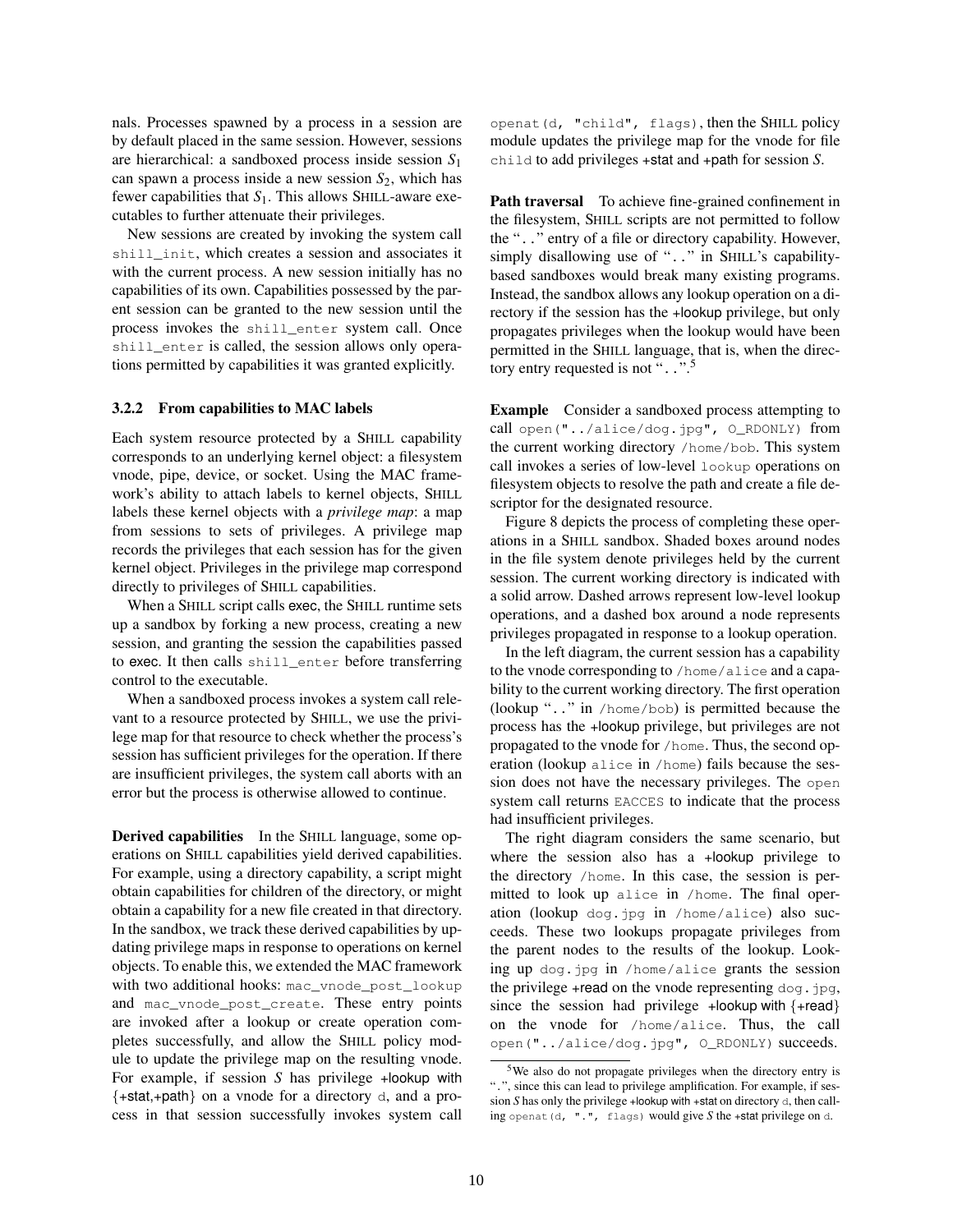

Figure 8: Resolving system call open ("../alice/dog.jpg", O\_RDONLY) in a capability-based sandbox. Left: the session has privileges for /home/alice and /home/bob, but not /home, so the operation fails. Right: the session also has a lookup privilege for /home, so the operation succeeds and the lookup privilege on /home/alice is propagated to /home/alice/dog.jpg.

Note that unlike SHILL scripts, sandboxed executables are vulnerable to confused deputy attacks if they allow clients to specify resources with paths rather than, e.g., file descriptors. However, the authority of the sandboxed execution is still limited by the capabilities it is granted.

Avoiding privilege amplification In the SHILL language, capabilities both designate resources and confer privileges. As a consequence, it is possible to have two separate capabilities to the same resource with different privileges. These separate capabilities may confer less privilege than a single capability with the combined privileges. For example, consider a pair of capabilities to create a network socket, one with sufficient privileges to send but not receive messages at a particular port, and one with sufficient privileges to receive but not send messages on the same port. Because only a single socket can be bound to a port, a program with these capabilities must choose to either send or receive messages.

Since in the SHILL language, scripts cannot combine capabilities, possessing multiple capabilities for the same resource does not lead to privilege amplification. In the capability-based sandbox, however, to avoid privilege amplification the sandbox must prevent two separate capabilities to the same object from being combined to allow additional operations.

For file system operations that create new objects (e.g., creating new files or directories), SHILL requires that a session is never granted conflicting privileges to the same object. For example, if session *S* currently has privilege +create-file with {+read,+stat,+path} for a directory *d*, (i.e., the privilege to create read-only files), and due to a lookup from the parent directory we want to propagate privilege +create-file with {+write}, we would *not* merge these privileges, i.e., we would *not* give *S* the privilege +create-file with {+write,+read,+stat,+path}. While more sophisticated techniques to track privileges are possible, we have found that this conservative approach to prevent privilege amplification works well in practice, and does not break functionality of any of our case studies.

Process interaction The SHILL language provides limited support for operations on processes: SHILL does not have capabilities to control the creation of processes, process synchronization, interprocess communication, etc.

Within capability-based sandboxes, we enforce a simple security policy for operations related to processes: processes in a session can only interact with processes in the same session or a descendent session. A process in a sandbox cannot debug, send signals to, or wait for a process outside of its session.

Debugging SHILL provides several tools for debugging processes running in SHILL sandboxes. First, there is a command-line tool for running a single shell command with capabilities specified in a policy file. Second, for all SHILL sandboxes, logging can be enabled and viewed by privileged users. The log records all of the capabilities and privileges granted during a session in addition to all operations that were denied because of insufficient privileges. Using the command-line tool, a session can be created in debugging mode, which automatically grants the necessary privileges if an operation would fail. We found that running programs in a debugging sandbox and then viewing the logs was a useful starting point for identifying necessary capabilities to provide to a SHILL script. However, as we developed additional standard library support to run common executables, this became less necessary. In most cases, the utilities in the standard library automate the retrieval and collection of capabilities needed to run an executable.

#### 3.2.3 Limitations

SHILL's capability-based sandboxes rely on the MAC framework to implement access control checks based on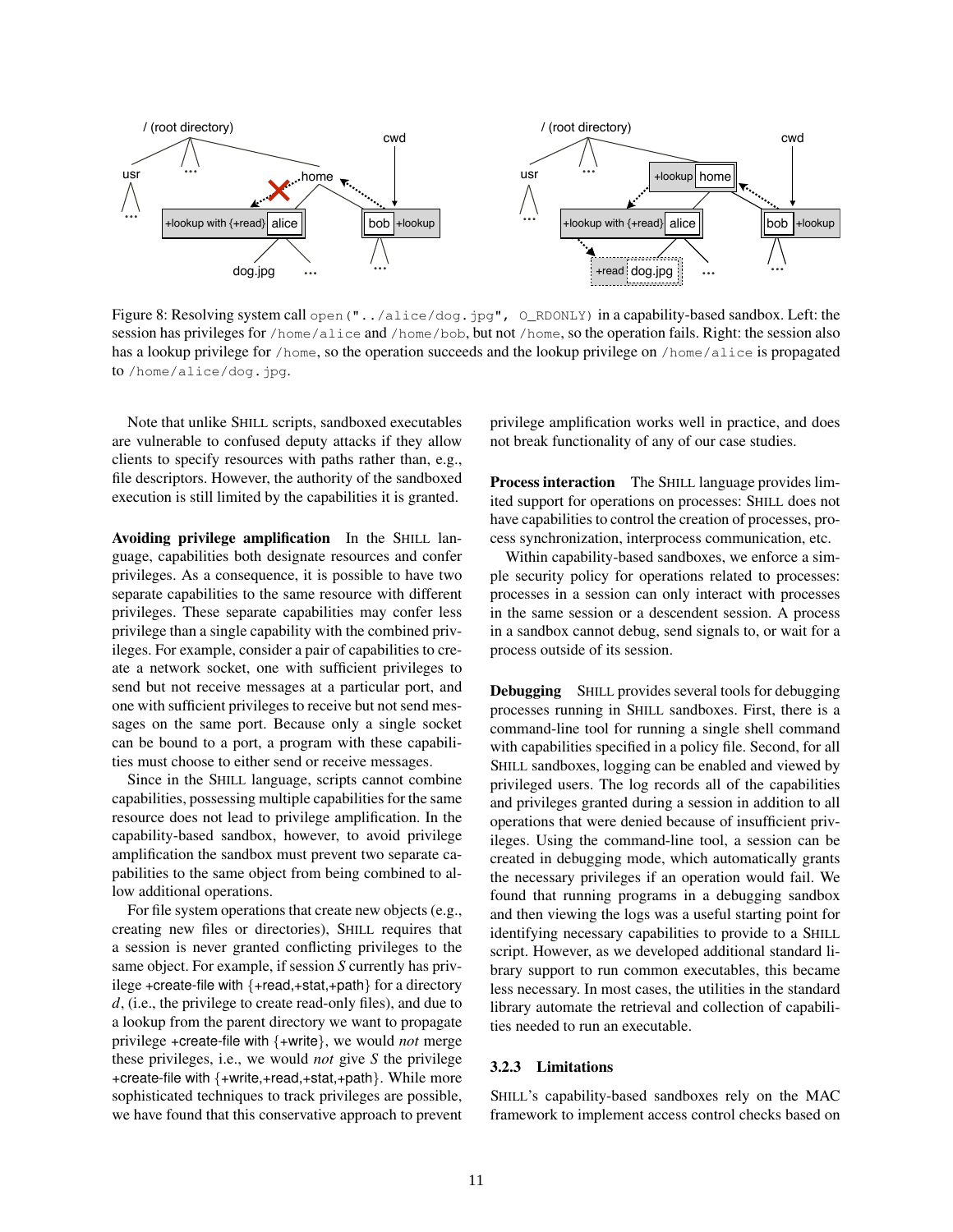capabilities. Thus, the granularity of the MAC framework's mechanism determines the granularity at which our sandboxes protect resources. For example, the MAC framework exposes a single entry point for operations that write to filesystem objects, so we cannot distinguish write and append operations. Conservatively, we enforce that to write (or append) to a file, a session must have both the +write and +append privileges for the file. (Note that in SHILL scripts, privileges can be enforced at fine granularity, since capability safety in scripts relies on language abstractions, not on the MAC framework.)

The MAC framework does not interpose on read or write operations on character devices. Thus, while the SHILL language exposes stdin, stdout, and stderr as file capabilities and enforces restrictions on how they can be used, sandboxed processes can bypass these restrictions if one of these capabilities abstracts a pseudoterminal or other device. This limitation is not fundamental and can be resolved by adding entry points to the MAC framework around unprotected operations. It can be mitigated by not granting capabilities to such devices to sandboxes.

### 4 Evaluation

We evaluate the expressiveness of SHILL through four case studies: a grading script for a programming assignment, a package management script for the GNU Emacs editor, sandboxing the Apache web server, and a find and execute task similar to the example in Section 2. We measure the performance of SHILL via case studies and microbenchmarks. Our evaluation indicates that (1) SHILL is a practical security tool for typical system tasks, (2) SHILL can provide fine-grained security guarantees when scripts are used to compose untrusted software and, (3) its performance cost is pay-as-you-go, i.e., weak security guarantees incur little overhead.

# 4.1 Case studies

Grading submissions We used SHILL to securely grade student submissions written in OCaml for an undergraduate programming languages course. As a baseline, we wrote a 61-line Bash script that compiles the OCaml source code of each submission and runs the compiled program against a test suite. Results of executing student submissions against the test suite are recorded in a grading directory, one file per student.

With minimal effort, we secured this Bash script in a SHILL sandbox. The capability-safe script that executes the Bash script in a sandbox is 22 lines, of which 14 are the contract for the script. The ambient script that invokes capability-safe script is also 22 lines. The contract guarantees that the grading script can at most: read files in directories containing student submissions and tests; create, modify, and delete new files in a working directory and the output directory; and access the system resources needed to run the compiler and compiled programs.

To demonstrate the finer-grained guarantees of SHILL, we also wrote a version of the grading script exclusively in SHILL. The capability-safe grading script is 78 lines of code, of which six are the script's contract. The ambient script that invokes it is 16 lines. The SHILL script provides all the security guarantees of the sandboxed Bash script, and also ensures that while grading a student's submission, no other student's submission, working-directory files, or results file can be accessed.

The capability-safe SHILL script was developed by manually translating and modifying the original Bash script. String-based references to files were replaced with appropriate capabilities. Calls to programs like gmake, diff, and ocamlrun were replaced with calls to the SHILL standard library to package and execute those programs. To enable this, the ambient script creates a native wallet initialized with a standard PATH and LD\_LIBRARY\_PATH. Contracts for the capability-safe SHILL script ensure that each student's grading file is isolated from other students and that students' programs can't directly modify their grade file. These fine-grained guarantees—which the Bash script does not provide are achieved by ensuring that the contract on the grading directory allows only the creation of new append-only files, and the functions that compile and execute a student's submission are given no capabilities to other students' grading files.

In developing this script, we debugged several cases where the script had too few privileges to run successfully. In one case, we wrote too restrictive a contract for the submissions directory, forgetting the +lookup privilege. The resulting contract failure indicated which argument had insufficient privileges. After verifying that this privilege was necessary and did not compromise the security guarantees, we fixed the script. We encountered two issues with sandboxed executables. First, the wallet used to launch executables was missing some necessary capabilities: when trying to compile students' submissions, ocamlc reported that it was unable to read a file in /usr/local/lib/ocaml. Investigating, we realized that OCaml searches for libraries in this directory. Adding the directory to the wallet as a dependency for OCaml executables fixed the issue but revealed another: ocamlyacc could not write to /tmp. After adding a capability to  $/\text{tmp}$  when invoking gmake, the script ran successfully. To ensure isolation between different invocations of gmake, we used a contract on the /tmp capability to specify that sandboxed processes can only read, modify, or delete files or directories they create.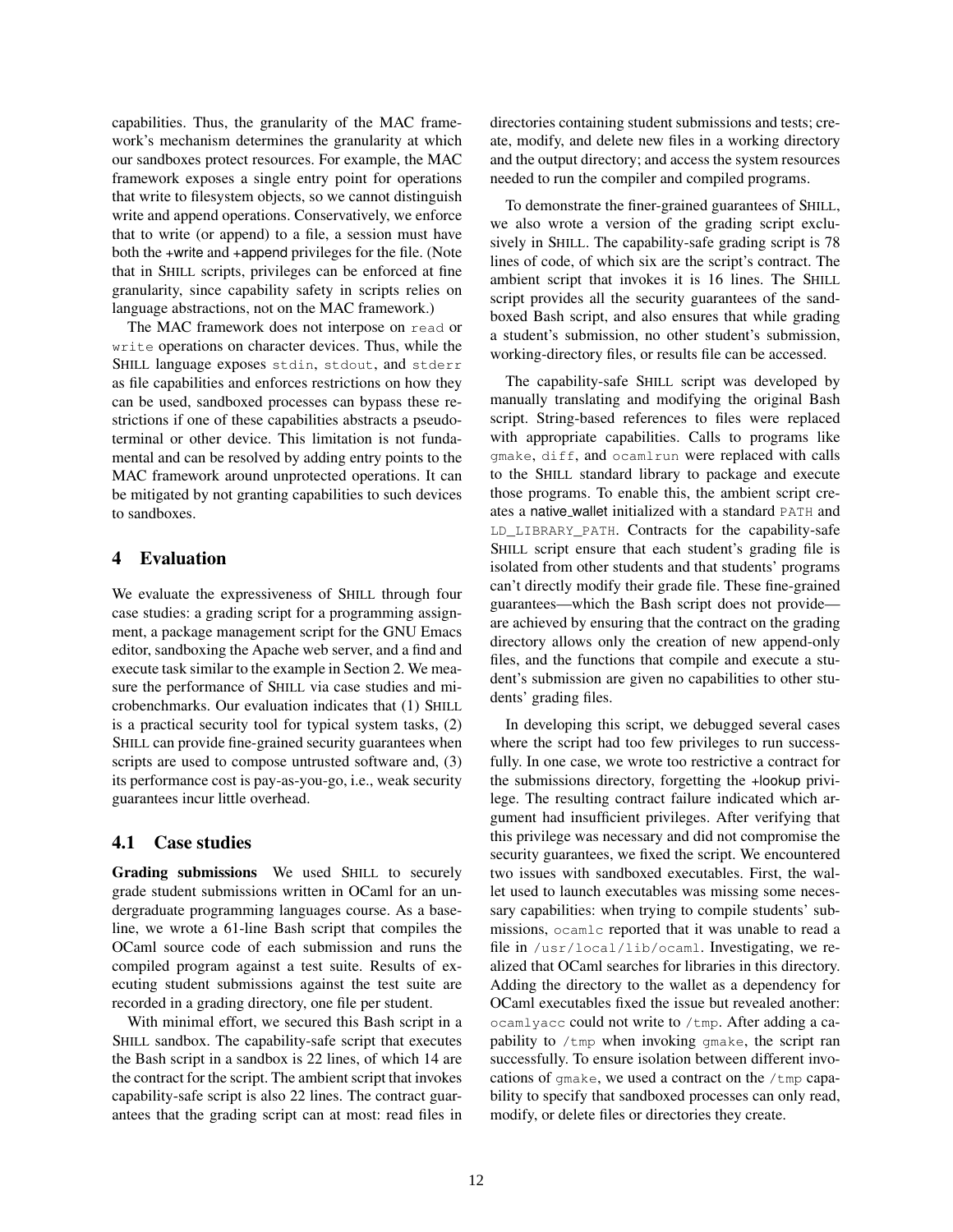Package Management We used SHILL to write an installation script for GNU Emacs (similar to what may be found in a package manager). The script provides functions to download, compile, install, and uninstall Emacs. Unlike a typical package manager, the script has a detailed security interface for each function. For example, only the function for downloading the source code can access the network, and only the install function can write to the intended installation directory. In addition, the install function is restricted from reading, altering, or removing any existing files in the installation directory, and the uninstall function's contract gives a list of files that it is permitted to remove. The package manager comprises 114 lines of ambient code, and 91 lines of capability-safe code, of which 45 specify contracts.

Apache web server To showcase how SHILL handles networking applications, we used SHILL to develop a sandbox for the Apache webserver, version 2.2. We tested the performance of the web server by using the Apache Benchmark tool to download a 50MB file served by Apache five thousand times using up to 100 concurrent connections. In addition to its required libraries, the script's contract gives the webserver read-only access to configuration files and web content directories, the ability to create and use sockets, and write-only access to log files. The ambient script is 27 lines, and the capabilitysafe script is 30 lines, of which 20 lines are contracts.

Find As another example of how programmers can use SHILL to gradually strengthen the guarantees of scripts, we developed two versions of a SHILL script for a find and execute task. Our scripts find all files with extension .c in the BSD source tree that contain the string "mac\_", the prefix on entry points for the MAC framework. Completing this task requires visiting 57,817 files and invoking grep on the 15,376 files with extension .c.

The simpler version is a SHILL script that launches a sandbox for the command

find /usr/src -name  $"\star.c"$  \ -exec grep  $-H$  mac\_ {} \;

The ambient script is 11 lines and calls a 27-line capability-safe script, of which 5 lines are contracts. The contract ensures that the sandbox has access only to /usr/src and files necessary to run find and grep.

The second version uses the find function (Figure 5) to find files with the extension .c and invokes grep in a sandbox for each matching file. In addition to the guarantees of the previous version, this script provides the fine-grained guarantee that the files that grep operates on are exactly the files selected by the find function. Note that our first script does not provide this guarantee: paths passed to grep may resolve to different files. The ambient script is 9 lines, and the capability-safe script is 60 lines, of which 11 are contracts.

# 4.2 Performance Analysis

Our prototype implementation focuses on providing finegrained security guarantees, and we have not yet optimized performance. However, to verify that the performance costs of SHILL are commensurate with the security guarantees, we use the case studies as benchmarks. We also develop benchmarks for sub-tasks of the Emacs installation script (download, untar, configure, make, make install, make uninstall). For each benchmark, we derive a command line invocation to achieve the same task as the case study outside of SHILL (if such a command was not already part of the case study).

We measured the performance of each benchmark in three different configurations. The "Baseline" configuration executes the command on FreeBSD without the SHILL kernel module installed. The "SHILL installed" configuration executes the command with the kernel module installed (but not active). The "Sandboxed" configuration uses a SHILL script to create a sandbox for the command. Where applicable, we also executed a "SHILL version" of the case study that replaces the command.

We ran each configuration of each benchmark 50 times and computed the mean time to completion along with a 95% confidence interval. The performance measurements were conducted on a six core, 3.33GHz Xeon server with 6GB of RAM running FreeBSD 9.2. Figure 9 presents the results. We compare performance with "Baseline" using a two-sided t-test on the difference in mean run time. Statistical significance was determined at the 0.05 level after a Bonferroni correction for multiple hypothesis testing within each benchmark.

First, observe that the overhead of our system for programs that are not secured by SHILL scripts is negligible. Second, the slowdown for "Sandboxed" and "SHILL version" configurations ranges from negligible to  $1.21 \times$ , except for a few extreme cases: the "Sandboxed" configurations of the Download and Uninstall benchmarks and the "SHILL version" of the Find benchmark. These tasks are  $1.73 \times$ ,  $6.61 \times$ , and  $6.01 \times$  slower than the baseline, respectively. We explore these high overheads below. Third, the SHILL version of the package management benchmark has no significant overhead and the SHILL version of the grading script is only  $1.13 \times$  slower, despite the finer-grained guarantees these scripts provide.

Profiling To better understand the performance of SHILL, we profiled the "SHILL version" configurations of the Grading and Find benchmarks, and the "Sandboxed" configurations of Download and Uninstall. We inserted instrumentation to measure the total execution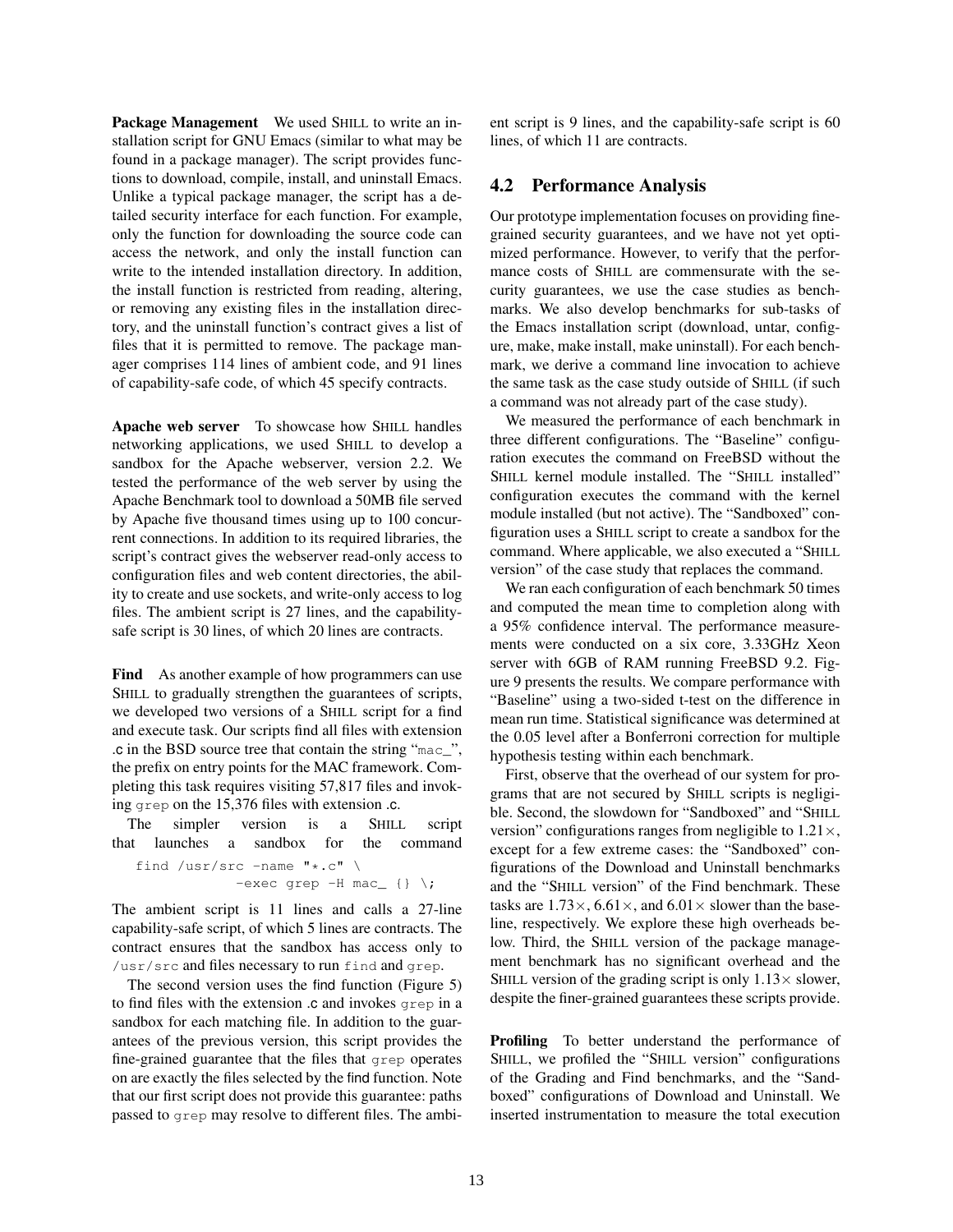|                                      | Grading        | Emacs | Download | Untar | Configure      | Make | <b>Install</b> | Uninstall | Apache | Find    |
|--------------------------------------|----------------|-------|----------|-------|----------------|------|----------------|-----------|--------|---------|
| 125<br>$\odot$ 100                   | $\odot$<br>ᄿ∎▴ | - Ф   |          |       |                |      |                |           |        |         |
| $75 -$<br>$\bullet$<br>Fim<br>$50 -$ |                |       |          |       |                |      |                |           | ▏◈▝▘   | ⊙       |
| 25<br>ر ے<br>∩                       | -              |       | . .      | ᢙᄗᅀ   | <b>14</b><br>♦ |      | ▏◇ ■ ▲         | Đ.        |        | ∣ ⊙ ⊡ ⊿ |

Figure 9: Performance of SHILL for a variety of tasks. Running time is given for the "Baseline"  $(\diamondsuit)$ , "SHILL installed"  $(\Box)$ , "Sandboxed"  $(\triangle)$ , and "SHILL version"  $(\bigcirc)$  configurations. 95% confidence intervals are indicated by vertical bars. Bars may be hidden by plotting symbols when confidence intervals are small. Configurations that differ significantly from "Baseline" are filled (e.g.,  $\blacksquare$ ).

time, Racket startup (which includes script compilation, and starting the runtime), setup of sandboxes, and sandboxed execution for each benchmark. Figure 10 shows the results. Remaining time (i.e., time not spent on Racket startup, sandbox setup, or sandboxed execution) is time spent executing SHILL scripts, including contract checking. We used a Racket profiler [36] to estimate how SHILL's features affect the running time. Most time spent executing SHILL scripts is in capability-safe scripts (more than 99% for both Find and Grading) and in particular checking contracts (86% for Find and 87% for Grading). The contract on the result of pkg-native accounts for almost all contract checking time (92% and 93% of contract checking time for Find and Grading respectively) because it is checked once per sandbox. (The remaining time for the Download and Uninstall benchmarks was insufficient for the profiler to produce meaningful data.)

For these benchmarks, most time outside of sandboxed execution is spent enforcing security guarantees: checking contracts and setting up sandboxes. The Grading benchmark creates 5,371 sandboxes, Find creates 15,292, Uninstall creates one, and Download creates two (one for pkg-native and one for the executable, curl). Grading and Find create many sandboxes, each of which takes a relatively small amount of time to set up and a relatively small amount of time to check the contract from pkg-native. Racket startup cost is responsible for the high overhead of Download and Uninstall. The high overhead of Find is due to contract checking and sandbox setup, but also due to high sandboxed execution time. A small portion of the latter cost is due to overhead on system call interposition for privilege checking (see microbenchmarks below). We conjecture that the remaining cost stems from the high number of short-lived sandboxes that Find creates, which causes contention between threads using privilege maps and the kernel's asynchronous cleanup of expired SHILL sandbox sessions.

Microbenchmarks To understand the overhead added to system calls due to privilege checking during sandboxed execution (see Section 3.2.2), we evaluated mi-

|                | Uninstall | Download | Grading  | Find    |
|----------------|-----------|----------|----------|---------|
| Total time     | $0.82$ s  | $1.66$ s | 116.38 s | 61.20 s |
| Racket startup | 0.65 s    | 0.63 s   | 0.92 s   | 0.65 s  |
| Sandbox        |           |          |          |         |
| setup          | $0.01$ s  | $0.01$ s | 6.98 s   | 18.04 s |
| execution      | 0.14 s    | 0.96 s   | 104.09 s | 27.61 s |
| Remaining time | $0.03$ s  | $0.07$ s | 4.39 s   | 14.90 s |

Figure 10: Performance breakdown of four benchmarks.

| Operation       | <b>SHILL Installed</b> | Sandboxed                                          | Difference      |  |  |  |
|-----------------|------------------------|----------------------------------------------------|-----------------|--|--|--|
| $pread-B$       | $516 \pm 80$ ns        | $560 \pm 64$ ns                                    | $44 \pm 102$ ns |  |  |  |
| pread-1MB       | $199 \pm 4$ ms         | $202 \pm 6$ ms                                     | $3 \pm 7$ ms    |  |  |  |
| create-unlink   | $13 \pm 3$ ms          | $14 \pm 4$ ms                                      | $1 \pm 4$ ms    |  |  |  |
| open-read-close |                        |                                                    |                 |  |  |  |
| 1 lookup        |                        | $3.7 \pm 0.4$ ms $4.0 \pm 0.4$ ms                  | $0.3 \pm .6$ ms |  |  |  |
| 5 lookups       |                        | $5.3 \pm 0.3$ ms $6.4 \pm 0.5$ ms $1.1 \pm 0.6$ ms |                 |  |  |  |

Figure 11: Overhead of SHILL for microbenchmarks.

crobenchmarks for several representative system calls under both the "SHILL installed" and "Sandboxed" configurations. The pread-1B microbenchmark reads one byte from an opened file; pread-1MB reads 1 megabyte. The create-unlink microbenchmark creates a new file, closes, and unlinks it. The open-readclose benchmarks open a file, reads one byte, and closes it. In one version of this benchmark, the path argument to open has length one, and in the other it has length five (i.e., the file is nested in 4 subdirectories).

We timed one million iterations of each microbenchmark, except for pread-1MB, which was executed one thousand times. Figure 11 shows the mean execution time and 95% confidence intervals. All differences were statistically significant. The overhead of executing system calls in a SHILL sandbox ranges between 18% (open-read-close, 5 lookups) and 1% (pread-1MB). For the open-read-close benchmarks, further experiments (not shown) indicate that overhead increases linearly in the length of the path (i.e., linearly with the number of lookup system calls required).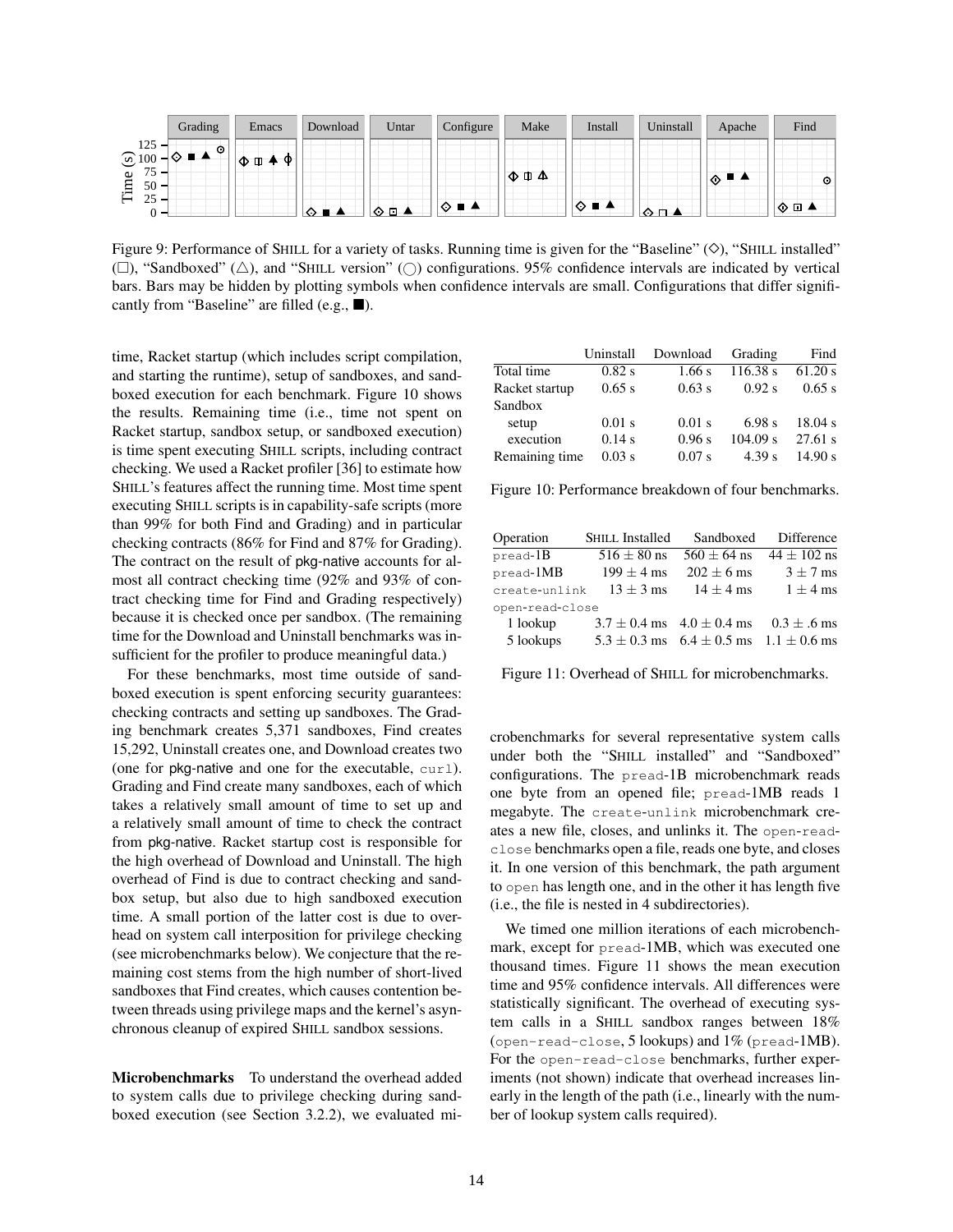# 5 Related work

Much research is devoted to controlling the authority of untrusted software and applying the Principle of Least Privilege (POLP), spanning operating system design, systems security, and programming languages.

Operating Systems Capabilities are a well-known and effective mechanism to support POLP. Capabilitybased operating systems [6] such as KeyKOS [11, 5], EROS [34], Coyotos [33] and PSOS [29] use operating system and hardware capabilities to limit the authority of users and processes. Numerous microkernels inspired by the L4 family [19] employ capabilities as an access control mechanism [4, 13, 18]. HiStar [44] and Asbestos [44] track information flow to enforce fine-grained security policies. SHILL is not an operating system and is built on a commodity operating system. However, it shares similar goals and draws inspiration from these novel systems. For instance, the source of certain kinds of capabilities in KeyKOS is the *command system*: the only program in the system with ambient access to a user's directory. SHILL's ambient scripts serve the same purpose.

Capsicum [43] extends the FreeBSD operating system with capabilities but requires programs to be rewritten to use the capability-based interfaces in order to make use of capability mode. By contrast, SHILL's capabilitybased sandbox does not require executables to be aware of capabilities. In addition, SHILL capabilities are more expressive than Capsicum capabilities; for example, a SHILL capability can express the permission to create files in a directory and delete only files that were created with the capability.

Systems security Laminar [30] integrates operating system and programming language abstractions to enforce decentralized information flow control (DIFC). Its high-level architecture resembles that of SHILL. However, Laminar provides fine-grained security only for programs that use Laminar's security abstractions, and does not provide declarative security specifications. Hails [10] uses declarative information-flow control policies as a mechanism for composing mutually distrusting web applications. Unlike SHILL, it provides limited support for securing legacy applications. Flume [17] uses a user-space reference monitor for DIFC at the granularity of operating system abstractions. While both SHILL and Flume can enforce security restrictions on untrusted applications, SHILL uses capabilities and contracts rather than DIFC labels.

A plethora of sandboxing tools have been developed for commodity operating systems, including SELinux [20], Seatbelt [42], AppArmor [1], GrSecurity [35], LXC [3], and Docker [2]. Unlike SHILL, these sandboxes deny or grant access based on a profile rather than a programmable capability-based interface. Mbox [15] and TxBOX [14] create sandboxes with transactional semantics that can reverse the effects of misbehaving processes, but enforce strong isolation between sandboxed processes and the rest of the system. Notably, programs running in a SHILL sandbox are not isolated from the rest of the system. For example, in our Apache case study, concurrently executing programs can dynamically add new web content or view logs as they are generated. Many of these sandboxes require root privileges, but some are available to all users [15]. PLASH [32] is a capability-based interactive shell for creating sandboxes in which to execute shell commands, similar to SHILL's exec. All of these tools lack the reasoning principles SHILL provides for composing multiple sandboxes together.

Programming languages The use of language-level capabilities to support POLP has a long history [28]. The E programming language [26] is a seminal *object capability language*, where capabilities are object references. CapDesk [40, 37] is a desktop shell for launching applications written in E. Applications are granted limited authority initially and can gain more capabilities through *powerboxes*, which mediate requests for authority from the application to the user. In contrast to SHILL, CapDesk does not have a scripting interface and applications launched by CapDesk must be capability-aware and designed to work with the CapDesk framework.

Joe-E [22] restricts Java to an object-capabilitysafe subset. Similarly, Caja [27] introduces an objectcapability-safe subset of JavaScript. Maffeis et al. [21] prove that these subsets are indeed capability safe. Unlike other capability-safe languages, SHILL targets a particular domain (shell scripting) instead of general programming and that it uses contracts to manage capabilities instead of capability-based design patterns [26].

# Acknowledgments

We thank Dan Bradley for his contributions to an early version of this work, and Jennifer Kirk for her help with statistical analysis. We are grateful to Leif Andersen, Vincent St-Amour, and Matthias Felleisen for their help profiling SHILL code. We thank Eddie Kohler, the Programming Languages Group at Harvard, and the reviewers for their helpful comments. Many thanks to Frans Kaashoek for his thoughtful shepherding. This research is supported by the Air Force Research Laboratory.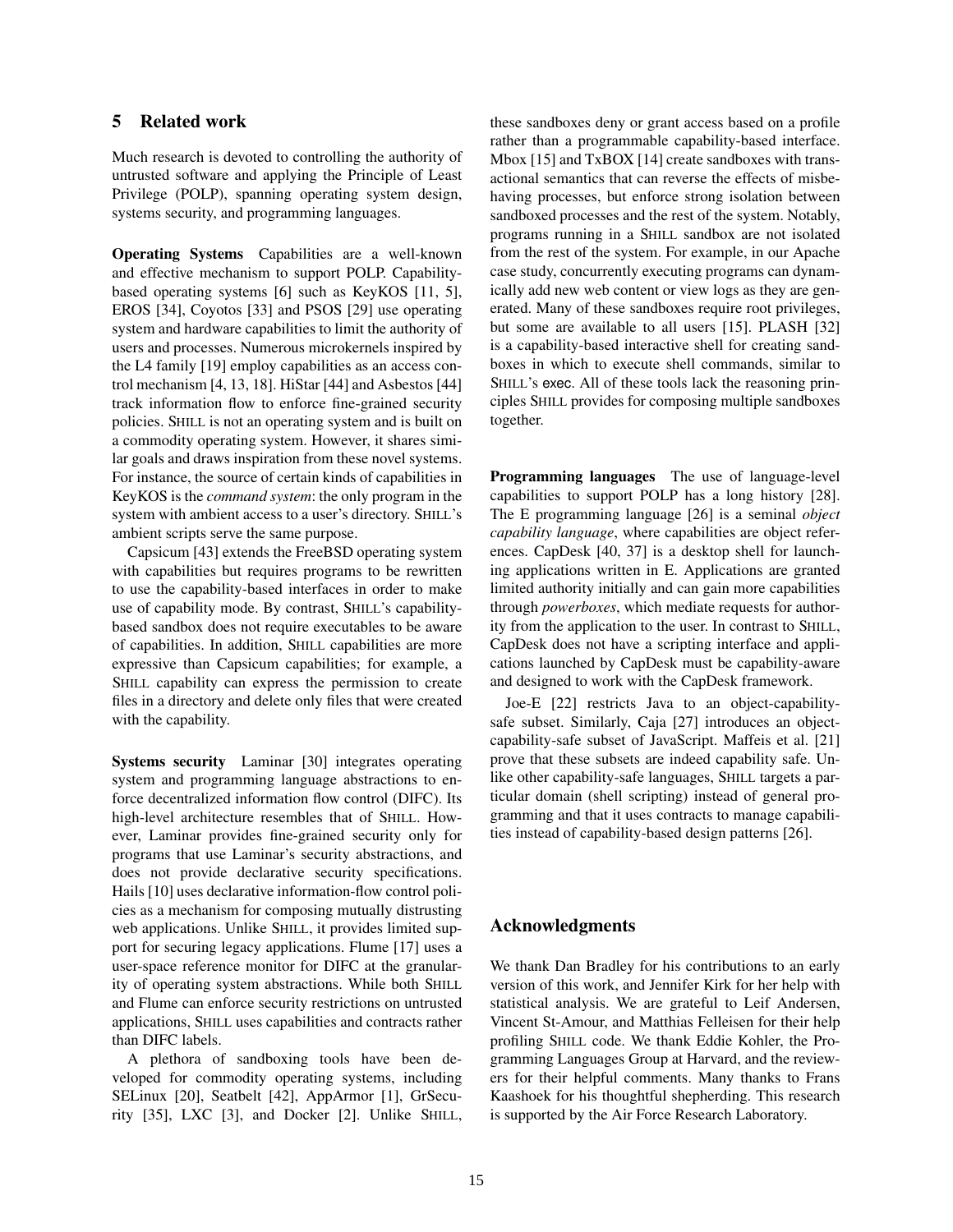# References

- [1] Apparmor. https://wiki.ubuntu.com/AppArmor.
- [2] Docker. https://www.docker.io.
- [3] LXC. https://linuxcontainers.org.
- [4] A. Baumann, P. Barham, P.-E. Dagand, T. Harris, R. Isaacs, S. Peter, T. Roscoe, A. Schüpbach, and A. Singhania. The Multikernel: A new OS architecture for scalable multicore systems. In *Proceedings of the ACM SIGOPS 22nd Symposium on Operating Systems Principles*, pages 29–44, 2009.
- [5] A. C. Bomberger, A. P. Frantz, W. S. Frantz, A. C. Hardy, N. Hardy, C. R. Landau, and J. S. Shapiro. The KeyKOS nanokernel architecture. In *Proceedings of the USENIX Workshop on Micro-Kernels and Other Kernel Architectures*. USENIX Association, 1992.
- [6] J. B. Dennis and E. C. Van Horn. Programming semantics for multiprogrammed computations. *Communications of the ACM*, 9 (3):143–155, 1966.
- [7] R. B. Findler and M. Blume. Contracts as pairs of projections. In *Proceedings of the 8th International Symposium on Functional and Logic Programming*, pages 226–241, 2006.
- [8] R. B. Findler and M. Felleisen. Contracts for higher-order functions. In *Proceedings of the International Conference on Programming*, pages 48–59, 2002.
- [9] M. Flatt and PLT. Reference: Racket. Technical Report PLT-TR-2010-1, PLT Inc., 2010. http://racket-lang.org/ tr1/.
- [10] D. B. Giffin, A. Levy, D. Stefan, D. Terei, D. Mazieres, ` J. Mitchell, and A. Russo. Hails: Protecting data privacy in untrusted web applications. In *10th Symposium on Operating Systems Design and Implementation (OSDI)*, pages 47–60. USENIX, 2012.
- [11] N. Hardy. KeyKOS architecture. *Operating Systems Review*, 19 (4):8–25, 1985.
- [12] N. Hardy. The confused deputy: (or why capabilities might have been invented). *SIGOPS Operating Systems Review*, 22(4):36– 38, 1988.
- [13] G. Heiser, K. Elphinstone, I. Kuz, G. Klein, and S. M. Petters. Towards trustworthy computing systems: Taking microkernels to the next level. *SIGOPS Operating Systems Review*, 41(4):3–11, 2007.
- [14] S. Jana, D. E. Porter, and V. Shmatikov. TxBox: Building Secure, Efficient Sandboxes with System Transactions. In *Proceedings of the 32nd IEEE Symposium on Security and Privacy*, May 2011.
- [15] T. Kim and N. Zeldovich. Practical and effective sandboxing for non-root users. In *Proceedings of the 2013 USENIX Conference on Annual Technical Conference*, pages 139–144, Berkeley, CA, USA, 2013. USENIX Association.
- [16] M. Krohn, P. Efstathopoulos, C. Frey, F. Kaashoek, E. Kohler, D. Mazieres, R. Morris, M. Osborne, S. VanDeBogart, and ` D. Ziegler. Make least privilege a right (not a privilege). In *Proceedings of the 10th Conference on Hot Topics in Operating Systems*, page 21, Berkeley, CA, USA, 2005. USENIX Association.
- [17] M. Krohn, A. Yip, M. Brodsky, N. Cliffer, M. F. Kaashoek, E. Kohler, and R. Morris. Information flow control for standard os abstractions. In *Proceedings of Twenty-first ACM SIGOPS Symposium on Operating Systems Principles*, pages 321–334, 2007.
- [18] A. Lackorzynski and A. Warg. Taming subsystems: Capabilities as universal resource access control in L4. In *Proceedings of the Second Workshop on Isolation and Integration in Embedded Systems*, pages 25–30, 2009.
- [19] J. Liedtke. On micro-kernel construction. In *Proceedings of the Fifteenth ACM Symposium on Operating Systems Principles*, pages 237–250, 1995.
- [20] P. Loscocco and S. Smalley. Integrating flexible support for security policies into the Linux operating system. In *Proceedings of the FREENIX Track: 2001 USENIX Annual Technical Conference*, 2001.
- [21] S. Maffeis, J. C. Mitchell, and A. Taly. Object capabilities and isolation of untrusted web applications. In *IEEE Symposium on Security and Privacy*, pages 125–140, May 2010.
- [22] A. Mettler, D. Wagner, and T. Close. Joe-E: A security-oriented subset of Java. In *Proceedings of the Network and Distributed System Security Symposium*. The Internet Society, 2010.
- [23] B. Meyer. Design by contract. In *Advances in Object-Oriented Software Engineering*, pages 1–50. Prentice Hall, 1991.
- [24] B. Meyer. Applying "Design by Contract". *Computer*, 25(10): 40–51, 1992.
- [25] M. Miller, K.-P. Yee, and J. Shapiro. Capability myths demolished. Technical Report SRL2003-02, Johns Hopkins University, 2003.
- [26] M. S. Miller. *Robust Composition: Towards a Unified Approach to Access Control and Concurrency Control*. PhD thesis, Johns Hopkins University, Baltimore, Maryland, USA, May 2006.
- [27] M. S. Miller, M. Samuel, B. Laurie, I. Awad, and M. Stay. Caja: Safe active content in sanitized JavaScript. Google white paper. http://google-caja.googlecode.com, 2008.
- [28] J. H. Morris, Jr. Protection in programming languages. *Communications of the ACM*, 16(1):15–21, January 1973.
- [29] P. G. Neumann and R. J. Feiertag. PSOS revisited. In *Proceedings of the 19th Annual Computer Security Applications Conference*, pages 208–216, Dec 2003.
- [30] I. Roy, D. E. Porter, M. D. Bond, K. S. McKinley, and E. Witchel. Laminar: Practical fine-grained decentralized information flow control. In *Proceedings of the ACM Conference on Programming Language Design and Implementation*, pages 63–74, 2009.
- [31] J. H. Saltzer. Protection and the control of information sharing in Multics. *Communications of the ACM*, 17(7):388–402, July 1974. ISSN 0001-0782.
- [32] M. Seaborn. PLASH: the principle of least authority shell, 2007. http://www.cs.jhu.edu/˜seaborn/plash/html/.
- [33] J. Shapiro, M. S. Doerrie, E. Northup, S. Sridhar, and M. Miller. Towards a verified, general-purpose operating system kernel. In *Proceedings of the NICTA Invitational Workshop on Operating System Verification*, pages 1–19. USENIX, 2004.
- [34] J. S. Shapiro, J. M. Smith, and D. J. Farber. EROS: a fast capability system. In *Proceedings of the Seventeenth ACM Symposium on Operating Systems Principles*, pages 170–185, 1999.